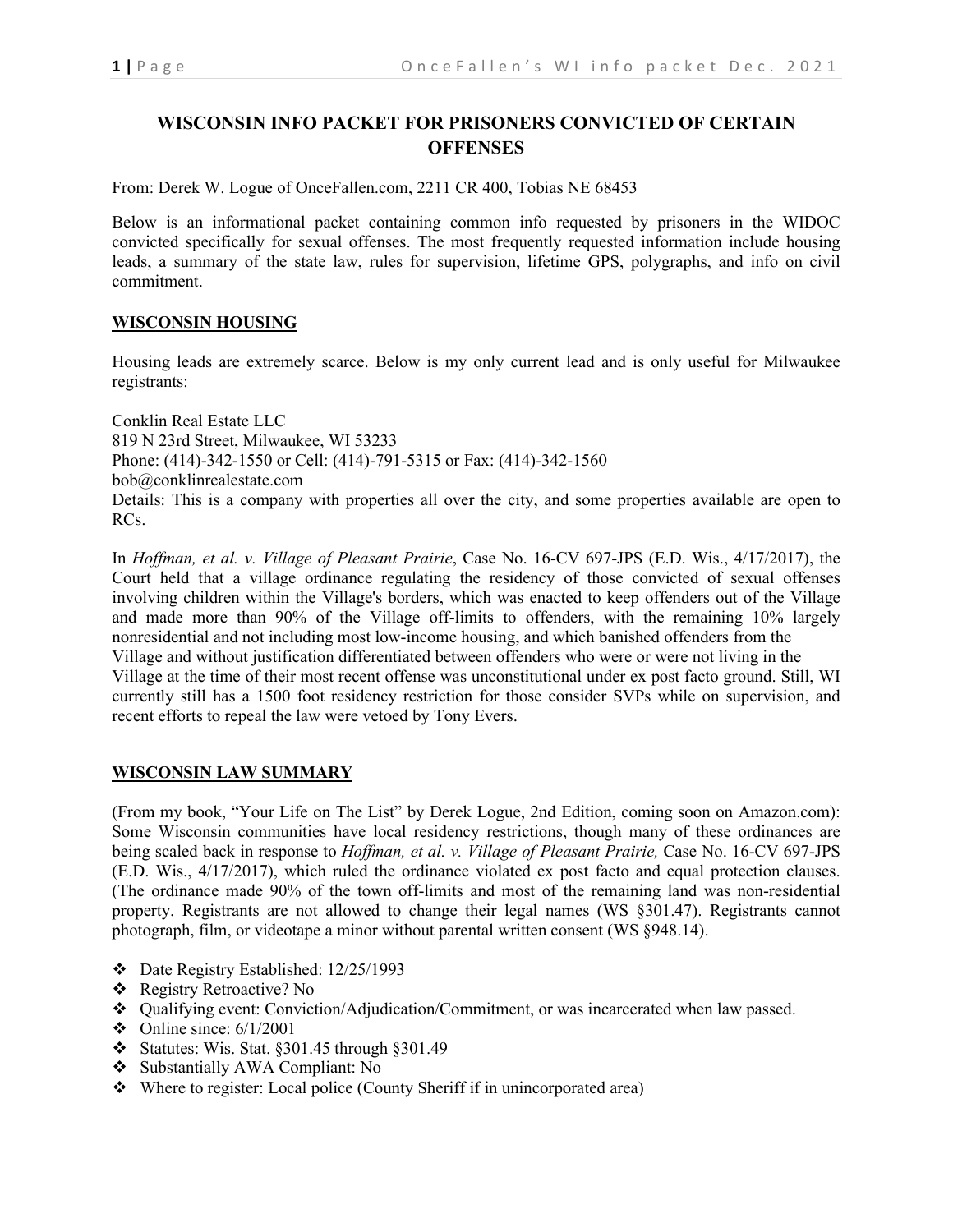- When to register: 10 days for initial registration after entering state, and for updates. Employment defined as a period exceeding 14 days or 30 days in a calendar year. WS §301.45(3).
- Frequency/Length of registration: In-state Registrants are on a two-Tier system.
	- $\triangleright$  Regular Offenders: Verify annually for 15 years (time on registry starts after parole/supervision period ends, even though registration is required while on paper)
	- $\triangleright$  SVPs: Quarterly for life.
	- Some lifetime Registrants after  $1/1/2008$  may be subject to lifetime EM (See WS §301.48)
- Out-of-State Convictions: Registration required for any extra-jurisdictional offense "comparable to a sex offense" in WI. (WS § 301.45(1d)). State registry FAQ notes this also applies to offenses requiring registration in jurisdiction of conviction. Length of registration can be 20 years, 15 years, or life; see WS §301.45(5m) for details (law is too long and complex to explain here)
- Registry fees: \$100/yr. (WS §301.45(10)); WI Admin. Code DOC §332.19 implies the fees are civil in nature, but can lead to a revocation or alteration of time on supervised release
- Community Notification: There are three levels of notification assigned by risk
	- $\triangleright$  Level 1: Notification about the offender is disseminated to law enforcement only.
	- $\triangleright$  Level 2: Notification about the offender is provided to specific individuals and groups, based on the particular facts in the case.
	- $\triangleright$  Level 3: Notification is community wide notification where upon information is disseminated through media and community meetings.
- Residence Restrictions:
	- $\triangleright$  No statewide restriction; however, many municipalities have imposed restrictions of up to 2000 feet. As of 2017, over 150 municipalities have passed some form of residency restriction.
	- > Those On Paper cannot establish a residence until registering beforehand.
	- $\triangleright$  Supervision: Those On Paper can be banned from residing in certain locations by courts. Those On Paper classified as SVPs cannot be placed within 1500 feet of school premises, child care facility, public park, place of worship, or youth center, nursing homes/assisted living centers, and next door to a child's residence; must be released only in the county of conviction.
- Anti-Clustering: None
- Employment Restrictions:
	- Cannot provide paid martial arts instruction to a minor.
	- $\triangleright$  Cannot work for transportation network company, such as Uber. WS §440.03 (17) (a) 1. a. and (b), and §440.445 (2) (a) 2. and 3.
	- Offender convicted of a "serious child sex offense" cannot hold a job or volunteer position that requires the offender to work or interact primarily and directly with children under 16. WS §948.13 (2) (a)
	- $\triangleright$  State law also makes offenders who committed certain offenses ineligible to receive many types of occupational licenses. For instance, Registrants are ineligible for a license to operate a child care center or to drive a school bus if they commit sexual assault, child enticement, possession of child pornography, or other specified crimes. [WS §48.65 (1), §48.685 (1) (c) and (2) (ar), and §343.12 (7) (c), Stats. and s. Trans §112.15 (1), Wis. Adm. Code.]
	- $\triangleright$  Ineligible to receive other individual occupational licenses if that offender's crime is determined to be "substantially related" to the work of the occupation, or if that offender's crime is a felony and a felony conviction makes a person ineligible for a particular license.
- Presence Restrictions:
	- $\triangleright$  Registrants must provide notice before going on school grounds; otherwise, are banned from premises. WS §301.475.
	- > Those on probation, extended supervision, parole, conditional release, supervised release, or lifetime supervision areas can be banned from being present from areas children congregate, with perimeters of 100 to 250 feet. (See WS §301.48(3c))
	- $\triangleright$  Municipalities may impose anti-loitering rules beyond state laws.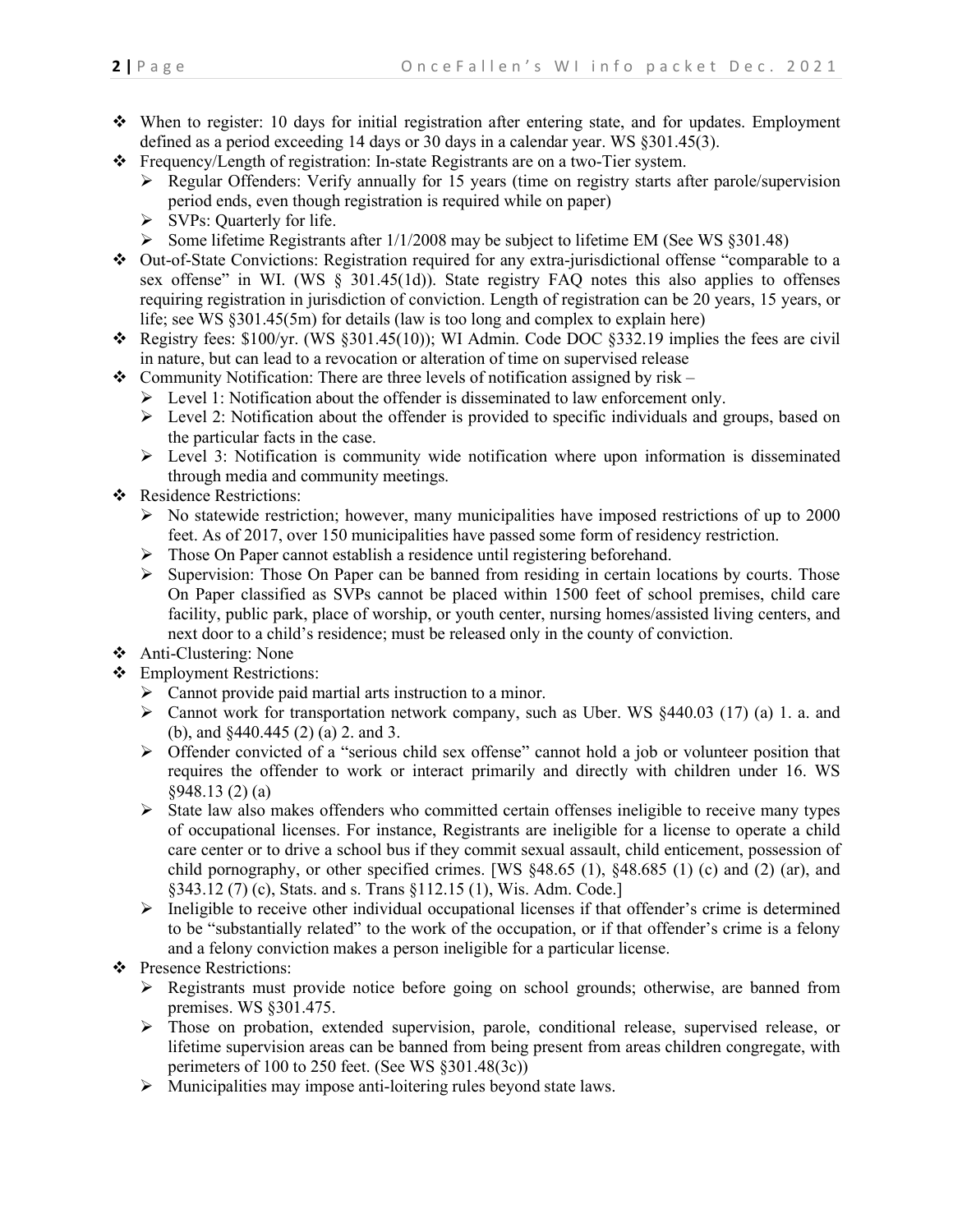- Halloween/Holiday Restrictions: No statewide but noted for having some local ordinances and/or compliance check operations specific to Halloween.
- Travel regulations: 10 day visit triggers registration. Visiting Registrants are placed on state's website and not removed. May have to pay a fee. May be subjected to local residency restrictions.
- $\div$  Civil Commitment: Yes (WS  $\S 980.01 \S 980.14$ )
- Parental Rights: Parental rights can be terminated if child was received by rape. WS §48-415
- ID Card Laws: None
- Chemical Castration Law: "The parole commission may deny presumptive mandatory release to an inmate only on one or more of the following Grounds… Refusal by the inmate to participate in counseling or treatment that the social service and clinical staff of the institution determines is necessary for the inmate, including pharmacological treatment using an antiandrogen or the chemical equivalent of an antiandrogen if the inmate is a serious child sex offender as defined in s. 304.06 (1q) (a). The parole commission may not deny presumptive mandatory release to an inmate because of the inmate's refusal to participate in a rehabilitation program under WS §301.047." WS §302.11(1)(b)2
- Relief from SO Legal Restrictions:
	- $\triangleright$  No provision for relief from lifetime registration if mandated by WS §301.45(5)(b) or (5m)(b). Lifetime registration based on court-ordered lifetime supervision order under WS §939.615: May petition the court for termination of supervision after 15 years. WS §939.615(6). Upon termination of supervision, the court may order relief from registration obligations. WS  $§301.45(5)(am)(2).$
	- $\triangleright$  Certain court-ordered registration based on depiction of nudity without consent terminates upon completion of sentence/satisfaction of court order. WS §301.45(1p)(b).
	- $\triangleright$  Pardon may relieve registration requirement but no authority on point.
	- $\triangleright$  Certain youthful offenders (where offense did not involve intercourse through violence/threat of violence) may petition for relief at any time. WS §301.45(1m). Expungement of certain invasion of privacy convictions/adjudications upon completion of dispositional order relieves registration obligations. § 301.45(1p)(a). Available only to juveniles/offenders under 25. See WS §938.355 (juveniles), WS §973.015 (persons under 25) for eligibility criteria.
	- Lifetime supervision order: No criminal conviction while under supervision. WS §939.615(6)(b)(1). Court must find "that lifetime supervision is no longer necessary to protect the public," WS §939.615(6)(g), and may also order that the person is no longer required to register. WS §939.615(6)(i). Court considers mandatory evaluation of physician/psychologist. WS §939.615(6)(e).
	- Youthful offenders: Court must determine "it is not necessary, in the interest of public protection, to require the person to comply with the reporting requirements." WS  $\S 301.45(\text{Im})(a)(3)$ .

#### **RULES YOU MAY FACE WHILE ON SUPERVISION**

Registered citizens will face more rules, and most likely more oversight than registrants "off paper" or non-registrants "on paper." Rules vary by state or other jurisdiction (Federal has their own rules), and not every state publicly posts their rules online. In the following discussion of these types of rules, I will use Wisconsin as an example because their rules are publicly posted online. As stated, rules can vary state-tostate; however, many supervision rules have similar restrictions to those in Wisconsin.

There are standard rules (rules that apply to all under supervision) and discretionary rules, i.e. additional rules that could be added to your terms of release by the courts or a PO.

In Wisconsin, there are 18 "standard rules of Supervision," including notification for changes of housing or employment status, the payment of court and monitoring fees, getting permission to travel; borrow money; organize an event; subject yourself to random home/drug searches, and the requirement to attend all mandatory meetings, etc. The last Wisconsin general supervision rule is to "Comply with any court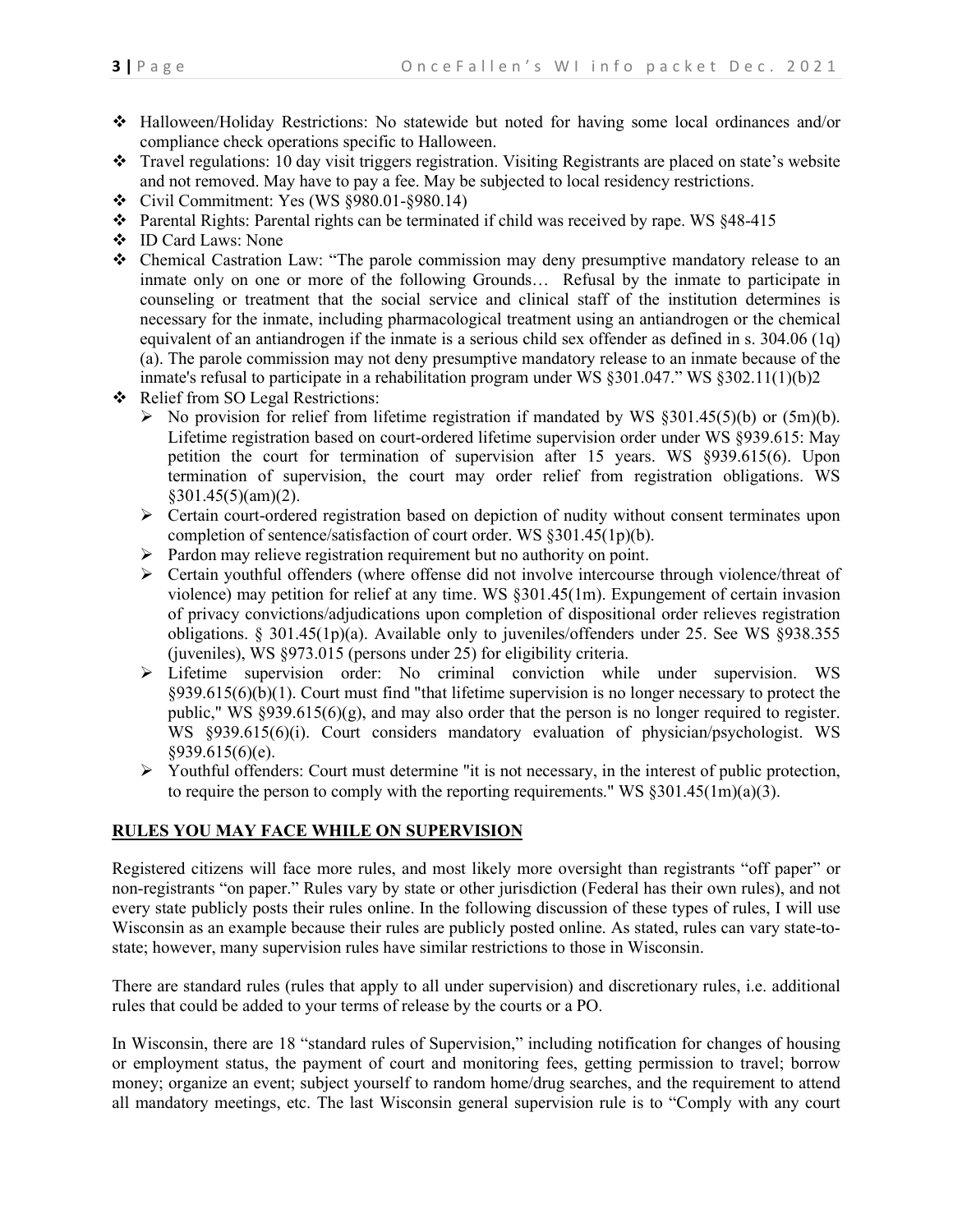ordered conditions and/or any additional rules established by your agent. The additional rules established by your agent may be modified at any time as appropriate." In other words, the PO has discretion to make up his/her own rules.

Wisconsin has the following stipulations specific to Registered Persons (copied verbatim from the WIDOC page at https://doc.wi.gov/Pages/AboutDOC/CommunityCorrections/SupervisionRules.aspx):

- "Have no contact or attempt contact with (blank space to add whoever the PO desires) nor with any prior victims of your offenses nor their family members without prior agent approval. Contact includes face-to-face contact, contacts facilitated by third parties and any other forms of communication including but not limited to telephone, computer, mail and any other electronic or scientific means.
- Fully cooperate with, participate in, and successfully complete all SO evaluations related to risk and treatment.
- Fully cooperate with, participate in, and successfully complete all SO services deemed appropriate through the SO evaluation process. Successful completion shall be identified through completion criteria determined through the sex SO standards.
- Not reside nor "stay" overnight in any place other than a pre-approved residence without prior agent approval. "Overnight" is defined as the daily period of time between the hours of \_ pm and \_ am unless redefined by your agent in advance.
- Permit no person to reside nor stay in your designated residence between the hours of pm and am without prior agent approval. (Times defined by agent.)
- Comply with any additional SO rules that may be established by your agent. The rules may be modified at any time as appropriate."

As the information above clearly indicates, the "agent" (either the PO or the court) has power to change or add rules to the terms of supervised release in Wisconsin.

# **LIFETIME GPS MONITORING**

The fight against lifetime GPS monitoring has been an ongoing battle. Currently there is a case pending in the 7th Circuit challenging lifetime GPS. In this pending case, Plaintiffs are arguing lifetime GPS is an illegal search and violates the 4th Amendment. Also worth noting, WI Attorney General Brad Schimel had broadened the class of those subjected to lifetime GPS monitoring to include not just "recidivists" (those with 2 separate convictions), but more than one count even on the same offense, thus subjecting more to lifetime GPS. The case was argued in September 2020 but as of December 2021, the case is still pending.

However, it must be noted that the 7th Circuit (upheld the lifetime GPS in *Belleau v. Wall*, 811 F.3d 929, 937 (7th Cir. 2016), declaring that the statute did not violate the Ex Post Facto Clause of the Constitution because the monitoring was considered "prevention," not "punishment." I assume the 7th Circuit will heavily rely on this case as this is the same logic which is used to justify the registry itself.

Furthermore, in *State of Wisconsin v Muldrow*, 2018 WI 52 (WI Sup Ct, 5/18/18), the Wisconsin Supreme Court denied a challenge to lifetime GPS on the grounds it is a punishment and that the consequences of a guilty plea should have included a warning that lifetime GPS would be a part of the sentencing. The state upheld lower court rulings, adding, "The Applying the intent-effects test (i.e., the Martinez-Mendoza factors), we hold that neither the intent nor effect of lifetime GPS tracking is punitive. Consequently, Muldrow is not entitled to withdraw his plea because the circuit court was not required to inform him that his guilty plea would subject him to lifetime GPS tracking."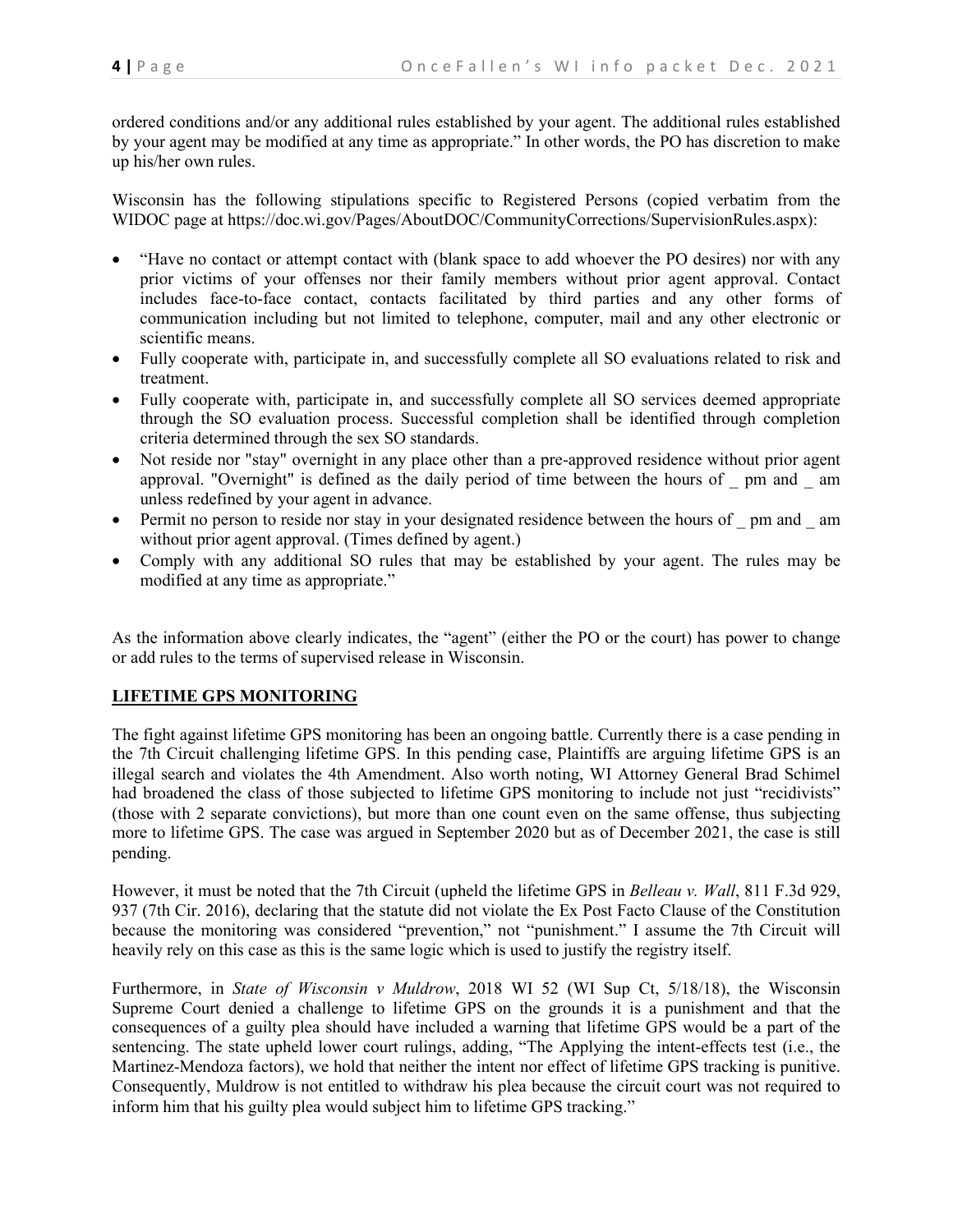The following information was extrapolated from an online memo entitled "Mandatory Lifetime GPS Tracking of Certain Sex Offenders" signed 6/25/2019 by Lance Wiersma, director of Community Corrections. Please note this is merely a "guidance document" but it will give you an idea of the setup of the lifetime GPS program in WI.

https://doc.wi.gov/GuidanceDocumentsV2/DCC/DCC\_AD13- 08\_Mandatory%20Lifetime%20GPS%20Tracking%20of%20Certain%20Sex%20Offenders.pdf

REFERENCE(S): Administrative Directive# 13-07, GPS Supervision Reclassification

# **AUTHORITY: Wis. Stats. §301.48**

2005 Wisconsin Act 431 and 2007 Wisconsin Act 20 created W.S. 301.48 and requires the Department to place certain sex offenders on lifetime GPS tracking upon their release from prison (parole, extended supervision, maximum discharge); or, upon being placed on probation for a serious child sex offense (Level 1 child sex offense or Level 2 child sex offense); or, upon being granted supervised release; or being discharged from as. 971 ors. 98·0commitment.

# **DEFINITIONS:**

- \* "Exclusion Zone " means a zone in which a person who is tracked using a global positioning system tracking device is prohibited from entering except for purposes of traveling through it to get to another destination.
- "GPS" means global positioning system tracking that actively monitors and identifies a person 's location and timely reports or records the person's presence in an exclusion zone or the person's departure from an inclusion zone.
- \* "Inclusion Zone" means a zone in which a person who is tracked using a global positioning system tracking device is prohibited from leaving.
- "Level 1 child sex offense" means a violation of s. 948.02 or 948.025 in which any of the following occurs:
	- $\triangleright$  The actor has sexual contact or sexual intercourse with an individual who is not a relative
	- $\triangleright$  of the actor and who has not attained the age of 13 years and causes great bodily harm, as defined ins. 939.22(14), to the individual.
	- $\triangleright$  The actor has sexual intercourse with an individual who is not a relative of the actor and
	- $\triangleright$  who has not attained the age of 12 years.
- "Level 2 child sex offense" means a violation of s. 948.02 or 948.025 in which any of the following occurs:
	- $\triangleright$  The actor has sexual intercourse, by use or threat of force or violence, with an individual
	- $\triangleright$  who is not a relative of the actor and who has not attained the age of 16 years.
	- $\triangleright$  The actor has sexual contact, by use or threat of force or violence, with an individual who has not attained the age of 16 years and who is not a relative of the actor, and the actor is at least 18 years of age when the sexual contact occurs.
- Use of threat of force or violence is defined by an additional conviction, enhancer or read-in count or case of a violent nature that occurred at the time of the Sexual Assault.
- \* "Relative" means a son, daughter, brother, sister, first cousin, 2nd cousin, nephew, niece, grandchild, or great grandchild, or any other person related by blood, marriage, or adoption.
- "Serious child sex offense" means a Level 1 child sex offense or a Level 2 child sex offense.
- "Sexual Intercourse" means vulvar penetration as well as cunnilingus, fellatio, or anal intercourse between persons or any intrusion of any inanimate object into the genital or anal opening either by the defendant or upon the defendant's instruction. The emission of semen is not required.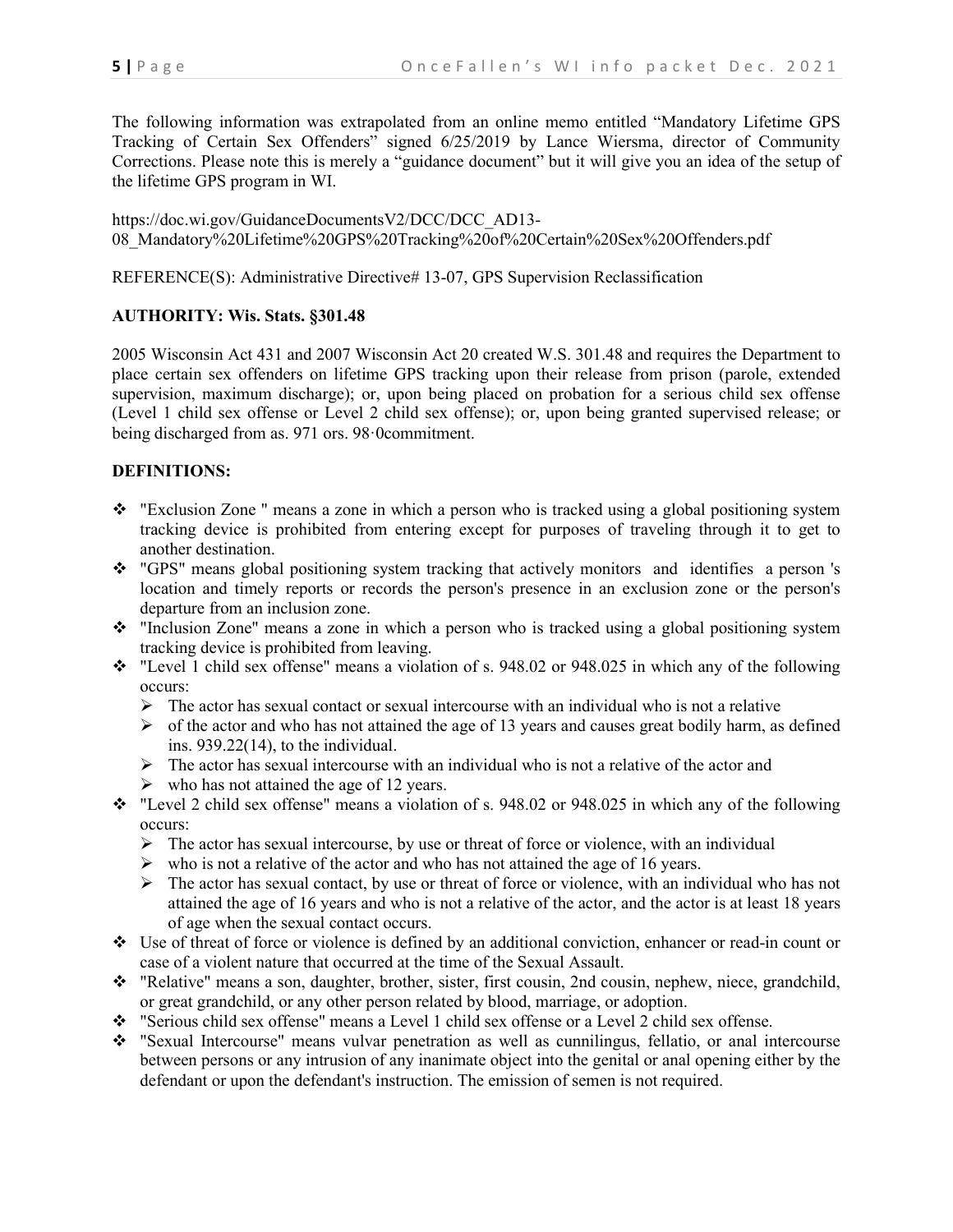# **POLICY:**

The Department shall maintain lifetime tracking of a person if any of the following occurs with respect to the person on or after January 1, 2008:

- 1. A court places the person on probation for committing a Level 1 child sex offense [W.S.  $301.48(2)(a)(1)$ ].
- 2. The person is convicted for committing a Level 2 child sex offense and the court places the person on probation for committing the Level 2 child sex offense [W.S. 301.48(2)(a)(1m)].
- 3. The department releases the person to extended supervision or parole while the person is serving a sentence for committing a Level 1 child sex offense [W.S. 301.48(2)(a)(2)].
- 4. The person is convicted for committing a Level 2 child sex offense and the department releases the person to extended supervision or parole while the person is serving the sentence for committing the Level 2 child sex offense [W.S.  $301.48(2)(a)(2m)$ ].
- 5. The department releases the person from prison upon the completion of a sentence (i.e., Maximum Discharge) imposed for a Level 1 child sex offense [W.S. 301.48(2)(a)(3)].
- 6. The person is convicted for committing a Level 2 child sex offense and the department
- 1. releases the person from prison upon the completion of the sentence imposed for the Level 2 child sex offense [301.48(2)(a)(3m)].
- 7. The court places a person on lifetime supervision under W.S. 939.615 for committing a serious child sex offense and the person is released from prison  $[301.48(2)(a)(6)]$ .
- 8. A police chief or sheriff receives a notification under 301.46(2m)(am) (i.e., Mandatory 2- strike Special Bulletin Notification) regarding the person [W.S. 301.48(2)(a)(7)].
- 9. The court finds a person not guilty of a serious child sex offense by reason of mental disease or mental defect and is placed on conditional release or discharged under W.S. 971.17(6).
- 10. The court places a person on supervised release under W.S. 980.08(6m).
- 11. The court discharges a person under W.S. 980.09(4).
- 12. The department makes a determination utilizing a risk assessment instrument that GPS is appropriate for the person [W.S.  $301.48(2)(a)(2g)$ ]. If a person who committed a serious child sex offense or a person under supervision under the interstate corrections compact for a serious child sex offense, is not subject to lifetime tracking under sub. (2), the department shall assess the person's risk using a standard risk assessment instrument to determine if global positioning system tracking is appropriate for the person.

For each person who is subject to GPS tracking under W.S. 301.48, the Department of Corrections must create individualized exclusion zones and inclusion zones for that person as is necessary to protect the public.

In creating exclusion zones, the department shall focus on areas where children congregate, with perimeters of 100 to 250 feet. More information regarding the creation of these zones is available through GPS training offered by the Monitoring Center and GPS vendor.

### **1. Identifying Individuals Who Require Mandatory Lifetime GPS Tracking:**

For any offender placed on probation, accepted under interstate compact or released from the institution on or after January 1, 2008 with a conviction for First or Second Degree Sexual Assault of a Child (W.S. 948.02) or Repeated Acts of Sexual Assault of a Child (W.S. 948.025), the agent of record must complete a DOC-2435 GPS Tracking Screening Sheet. For probation and interstate compact cases, the agent will have 14 calendar days from the date the offender was placed on probation or accepted under the interstate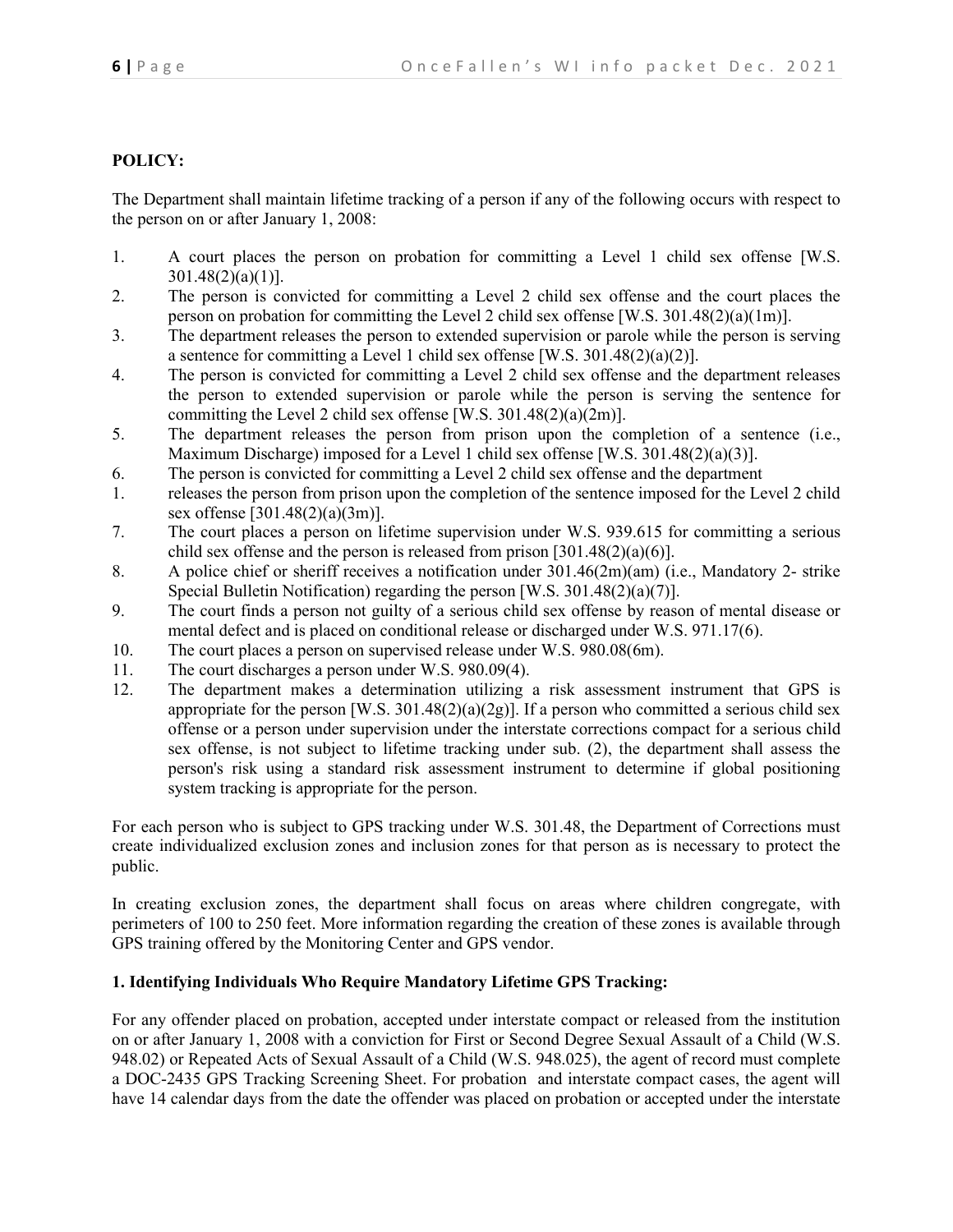compact to complete this form. For offenders being released from the institution, the agent must complete this form 30 calendar days prior to the offenders' release. Once the form is completed, the agent must email the form to the Director of Sex Offender Programs who will determine if this offender meets the statutory definition of a Level 1 and/or a Level 2 child sex offender and therefore required to be on GPS tracking.

As it relates to interstate compact cases, the Wisconsin Interstate Compact office will email GPS Specialist incoming cases for review. They will provide the name of the offender as well as the offender co.mpact number. The GPS Specialist will need to enter ICOTS and gather needed information to complete the DOC-2435. If there is not sufficient information to do an accurate screening, the GPS Specialist will notify the Wisconsin Interstate Compact office and request additional information. Once the screening is completed, the GPS Specialist will notify the Wisconsin Compact Office and the field office of the results.

# **2. Penalty:**

Whoever intentionally tampers with a GPS tracking device or comparable technology provided under W.S. 946.465 is guilty of a Class I Felony punishable by up to 3  $\frac{1}{2}$  years in prison and/or a \$10,000.00 fine; however, for a repeat offender, the term of imprisonment may increase by up to 2 years with prior misdemeanor convictions, and up to 6 years with a prior felony conviction. Tamper alerts will be received at the Monitoring Center and will be addressed as outlined the GPS Monitoring Procedures.

# **3. Termination of Individuals Who Move Out of State:**

According to W.S. 301.48(7m), if a person who is subject to GPS tracking moves out of state, the department shall terminate the person's tracking. Prior to the individual leaving the state, staff are to retrieve the GPS equipment and return the equipment to the Monitoring Center. If the person returns to the state, the department shall reinstate the person's tracking.

# **4. Division of Community Corrections (DCC) Field and Monitoring Center Staff Protocol for Mandatory Lifetime GPS:**

- Agent to take current GPS vendor software training if they do not have access to the software that is currently being used.
- Agent to fax Enrollment Packet to the Monitoring Center (MC) at (608) 240-3360 a minimum of 5 days prior to hookup. The Enrollment Packet includes the following forms:
	- $\triangleright$  GPS Enrollment (DOC-13628)
	- $\triangleright$  Apprehension Request (DOC-58)
- For GPS and EM Enrollment, Agent to list the estimated time of hookup in the "Effective Date and Time" field. (Please do not put in an End Date)
- When the MC receives a GPS Enrollment, MC Staff will enter the current GPS Vendor web- based application and confirm that all information has been entered and is correct. This includes Client Profile, Device Assignment, Mandatory State of Wisconsin Zone, Contacts and the Apprehension Request information. If there is a discrepancy or missing information, MC Staff will notify Agent by phone or voice mail.
- MC Staff will then send an e-mail notification to the Agent informing them that the client is enrolled and they are now able to go in and enter schedules, inclusion zones and exclusion zones.
- Field Staff will enter Schedules, inclusion zones and mandatory exclusion zones.
- Prior to traveling to a site for hookup, Agent is to call the MC to confirm all information has been received and is correct for GPS. (And EM if applicable). Agent is to call the MC after the hookup,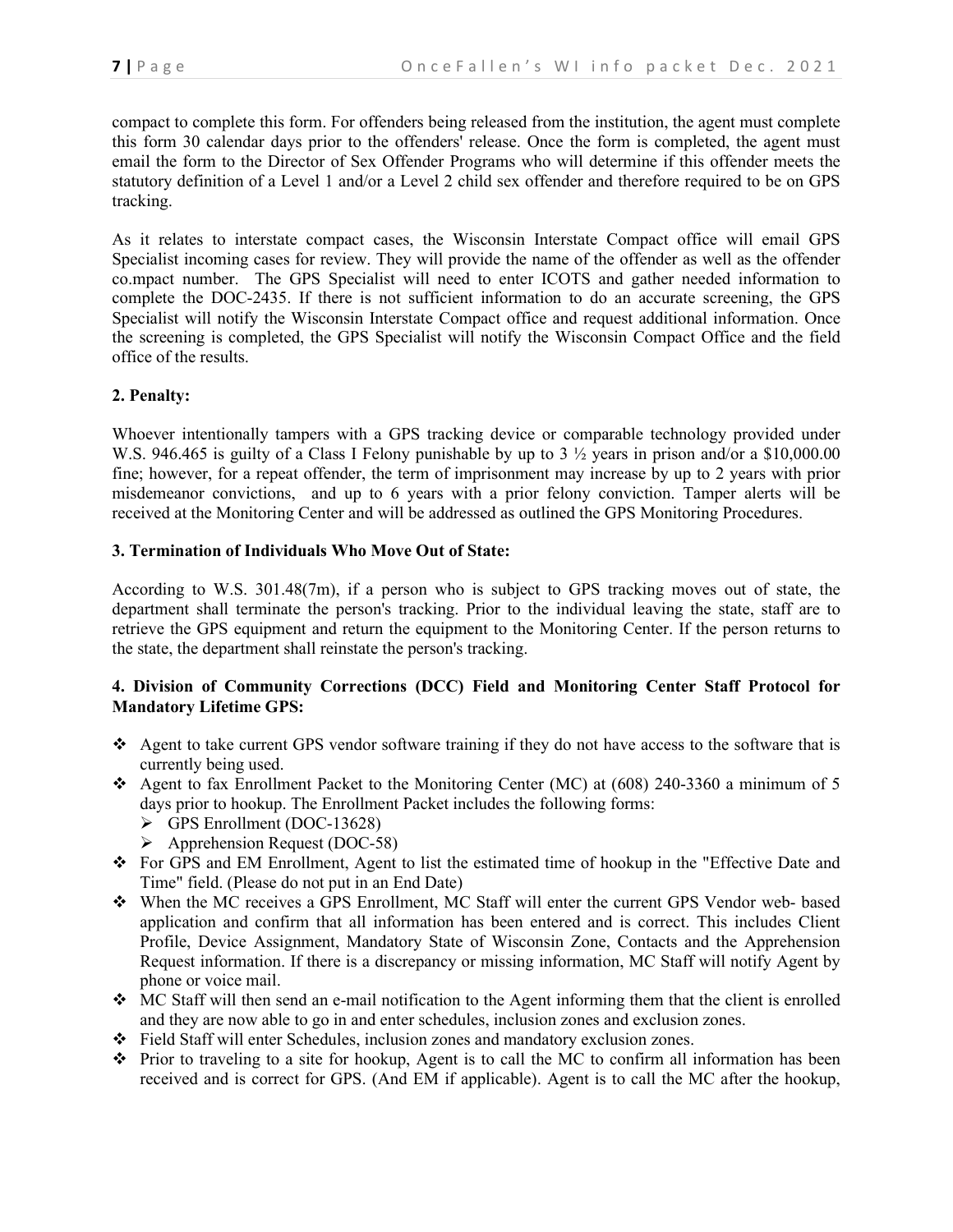while still at the site, to see if the MC is receiving points and if the hookup is valid. For all offenders on GPS and for GPS related issues.

Agent will contact MC Staff if the estimated hookup time has been delayed.

# **5. Mandatory GPS Offenders transitioning to Maximum Discharge:**

- $\bullet$  As the GPS offender approaches discharge, the agent of record will go over the DOC-2562 Maximum Discharge Lifetime GPS Requirements with offender. The agent will secure the offender's signature when possible and provide a copy to the offender. The DOC-2562 is then sent to the GPS Specialist.
- The agent of record will notify the MC that the offender is transitioning to Maximum Discharge and a service request should be made to make any changes to equipment as necessary, to ET-1 with no beacon/ no downloader.

### **6. Mandatory GPS Offenders Being Released on MAXIMUM DISCHARGE:**

Wisconsin Statute 301.48 requires certain serious sex offenders to be placed on GPS tracking for the remainder of their life. Some of these individuals will be released from the institution on their Maximum Discharge date with no subsequent period of community supervision. According to the statutes, these individuals are still required to be placed on GPS tracking on their day of release.

The law also requires the Department to contract with a vendor for GPS tracking who will be responsible for installation and removal of the equipment. The Department is currently is under contract with Bl, Inc. Bl, Inc. is responsible for the initial installation of the GPS equipment and will address any equipment problems throughout the offender's time on GPS. The process for implementing GPS tracking on Mandatory GPS Offenders Being Released on MAXIMUM DISCHARGE ONLY is outlined below:

For Field Agents and For The Monitoring Center:

- 1. The agent of record will submit a DOC-1362B to the Monitoring Center.
- 2. The MC Staff will enroll the offender into the current GPS vendor system. The MC will enter the Mandatory State of Wisconsin Zone and any Exclusion zones provided by the GPS Specialist.
- 3. The MC Staff will have the agent or DCC designee coordinate with the installer of the GPS vendor to arrange the hook up to equipment.
- 4. The agent of record will be responsible for all arrangements to complete the initial GPS hook-up.
- 5. The agent of record or institution social worker will go over the DOC-2562, Maximum Discharge Lifetime GPS Requirements, with offender. The agent will secure the offender's signature when possible and provide a copy to this offender. The DOC-2562 is then sent to the GPS Specialist.
- 6. The agent of record (or DCC designee) will be responsible for transporting the individual from the institution to the offender's residence or the agent's office on the day of release.
- 7. The agent of record may meet with local law enforcement agencies where the individual is planning to reside to staff the case.
- 8. No inclusion zones will be created for these individuals as they are no longer on supervision and the Department has no statutory authority to restrict their movement.
- 9. Exclusion Zone: Upon request of a victim, exclusion zones may be imposed. The GPS Specialist shall determine if exclusion zones are appropriate based on information provided by the victim, the Victim Services Program, and/or other relevant information. The GPS Specialist shall draw the exclusion zones within the GPS electronic system. The GPS Specialist shall contact the Monitoring Center to inform them of the exclusion zone. If a Registrant enters an exclusion zone, custody is not applicable. MC staff shall contact the GPS Specialist if during working hours. If unable to contact the GPS Specialist, MC staff will contact local law enforcement and read the following policy: 'The Department of Corrections has been made aware that a MD Lifetime GPS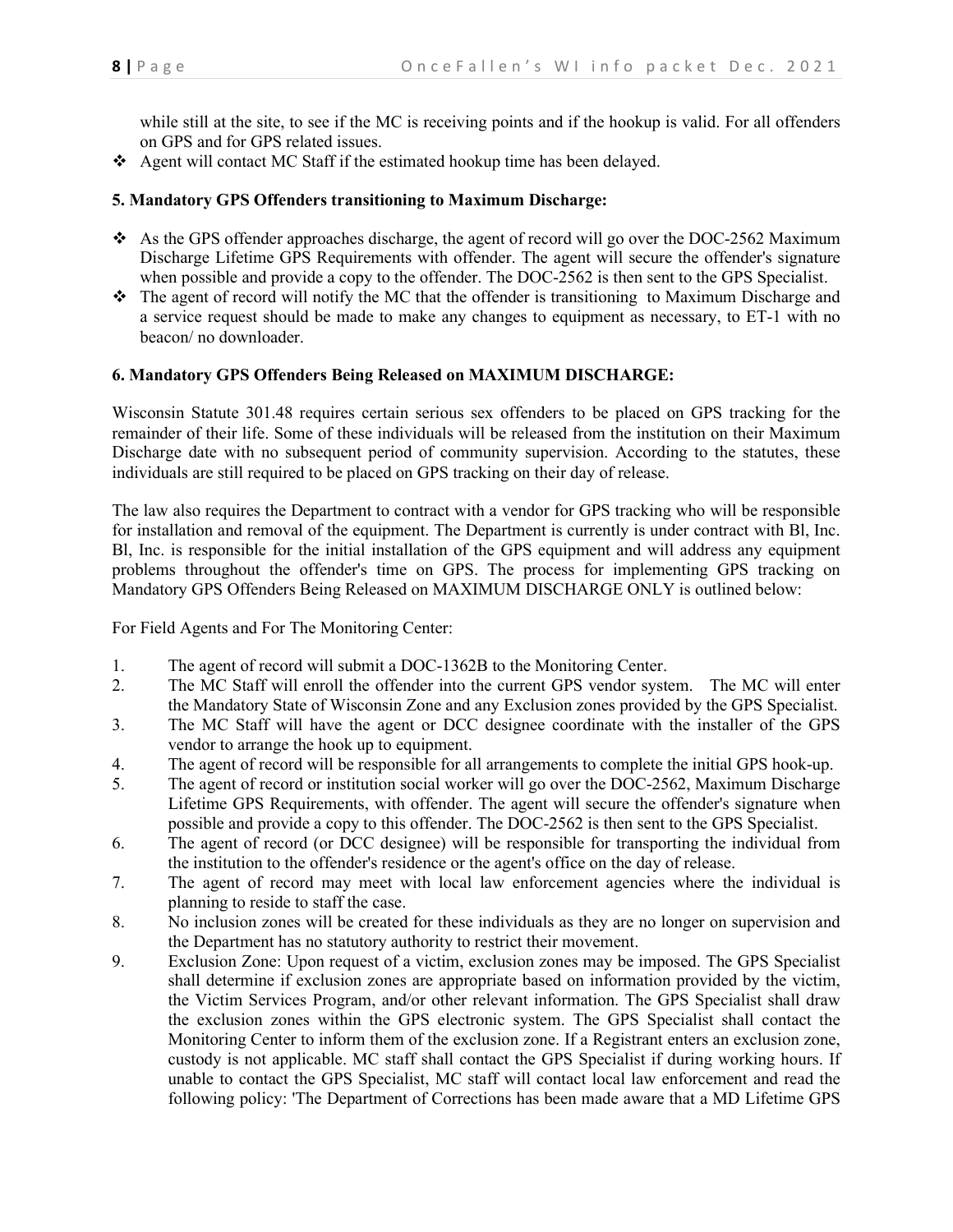Registrant has entered an exclusion zone where a victim may be present or is in an area that may be of concern for local law enforcement. The Department has no legal authority over this Registrant but a welfare check may be warranted on the victim or contact with the registrant may be deemed necessary by local law enforcement. The victim information is: Name, Address, Phone Number(s), Other Family/Friend Contact Information, Any questions, concerns or requests for follow-up information should be directed to the Monitoring Center at 800-978-0078." Exclusion zones may also be imposed if deemed appropriate by the GPS Specialist and approved by the Sex Offender Programs Director, i.e. school zones, parks, daycares, etc.

- 10. AII GPS MD Registrants shall be placed on an ET-1, no beacon/no downloader. A landline telephone is not necessary.
- 11. If the individual refuses to allow the GPS unit to be installed, the agent or supervisor shall contact the GPS Specialist and/or the Director of Sex Offender Programs for further instruction, to include possible referral to the District Attorney's office.

### **7. Maximum Discharge Offenders and Contact with Law Enforcement: Monitoring Center and GPS Specialist.**

- 1. MC Staff will perform a welfare check on maximum discharge offenders when they receive a tamper alert, Tracker Missed Callback after 24 hours and not charging their equipment and unmonitored for 24 hours.
	- a. MC staff will send Welfare Check to local Law Enforcement citing Wisconsin Statute 946.465: Whoever, without the authorization of the Department of Corrections, intentionally tampers with, or blocks, diffuses, or prevents the clear reception of, a signal transmitted by, a global positioning system tracking device or comparable technology that is provided under s. 301.48 or 301.49 is guilty of a Class I felony.
	- b. Law Enforcement will Contact MC staff providing them information on if client has tampered with unit.
	- c. If tamper has been detected MC staff will again cite statute 946.465; it is then law enforcement's decision whether to press charges.
	- d. MC Staff will have LE take offenders transmitter if being taken into custody for tampering as evidence
	- e. MC Staff will submit a service request and have installer pick up unit for Failure Analysis on equipment and to put new equipment on offender if released or being released.
	- f. MC Staff will send a notification e-mail to GPS Specialist DOC GPS Mailbox and MC Supervisors of the incident.
	- g. When a Failure Analysis has been completed the MC Supervisors will forward this to the GPS Specialist and the GPS specialist will submit to DA for charges.
	- h. If no tamper has been seen by Law Enforcement, MC Staff will submit a service request to have the strap or unit replaced.
- 2. If Service was submitted and current vendor installer is with client prior to law enforcement reviewing unit.
	- a. MC Staff will ask installer to step outside and confirm if they see tampering with the unit.
	- b. If tampering is seen MC Staff will ask the installer to switch out the unit with a new one and the MC Staff will submit a Failure Analysis to have it checked.
	- c. Once the Failure Analysis is completed all documents will be sent to GPS Specialist for further charges to be determined. If the installer sees no sign of tampering they will continue with service on the unit.

If the person who is subject to lifetime GPS tracking completes his or her sentence, including any probation, parole or extended supervision, the department may use passive positioning system tracking.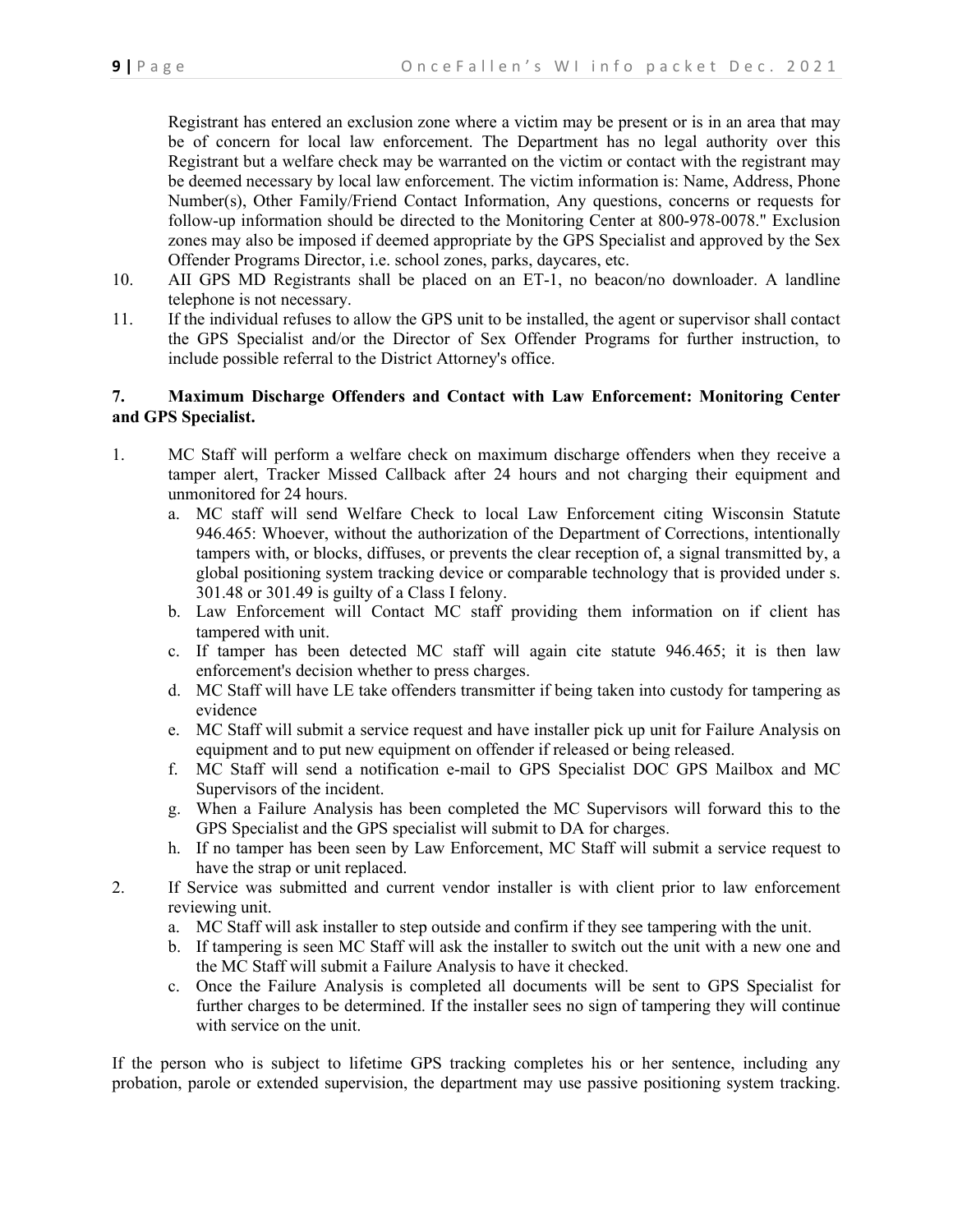Approval to utilize passive GPS tracking in lieu of active GPS tracking must be obtained from the DCC Administrator or designee.

#### **POLYGRAPHS**

Unfortunately, polygraphs can be utilized as part of supervision, allowable under WI law:

Wis. Stat. § 301.132 Current through Acts 2021-2022, ch. 6 Section 301.132 - Honesty testing of sex offenders

(1) In this section:

(a) "Lie detector" has the meaning given in s.  $111.37(1)$  (b).

(b) "Polygraph" has the meaning given in s.  $111.37(1)$  (c).

(c) "Sex offender" means a person in the custody of the department who meets any of the criteria specified in s.  $301.45(1g)$ .

(2) The department may require a sex offender to submit to a lie detector test when directed to do so by the department. The department may require submission to a lie detector test under this subsection as part of a sex offender's correctional programming or care and treatment, as a condition of a sex offender's probation, parole or extended supervision, or both as part of a sex offender's correctional programming or care and treatment and as a condition of the sex offender's probation, parole or extended supervision.

(3) The department shall promulgate rules establishing a lie detector test program for sex offenders. The rules shall provide for assessment of fees upon sex offenders to partially offset the costs of the program. Wis. Stat. § 301.132 (1995) a. 440; 1997 a. 283; 1999 a. 89.

As told to be by those who have experienced this program, extended supervision ("ES") is essentially a mandatory parole. Under WI "Truth-In-Sentencing" laws, one does X-amount of time incarcerated, then finishes the remainder of the time on ES. One long-standard SO rule imposed by the agent is the compliance with any polygraph examination. Most SOs will get them not long (within 6-8 months) after their release—the most common being the "maintenance" examination which is to determine whether you're merely following your conditions/rules. There is also a "treatment" examination which is to help determine if you're being truthful during treatment programming, especially if the facilitator sniffs that you're not being entirely transparent. This is generally not given unless necessary.

According to the website https://polygraphguy.com/wisconsin/, polygraph fees are between \$500-\$650 depensing on which county administers them.

To summarize polygraphs and their usage in treatment:

The polygraph does not "detect lies" but merely detects changes in heart rate, breathing, blood pressure and perspiration, and the results are interpreted by someone likely to be biased against the person taking the test. Polygraphs fail scientific scrutiny tests and are generally not admissible in court. However, polygraphs are being repackaged as tools to aid in sex offender treatment programs.

The tools are utilized as an intimidation tool to extract confessions from people in the program suspected of dishonesty. The effects of these intimidation tactics carry over into the studies performed by polygraph proponents.

Proponents of polygraph PCSOT usage rely largely on self-report studies by test subjects who were likely coerced or were willing to tell researchers what they wanted to hear to curry favor so that researchers can claim a higher number of "undetected victims" as well as overestimate the ability of polygraphs to detect deception. Other studies rely on various degrees of stat manipulation. Arguing for the use of polygraphs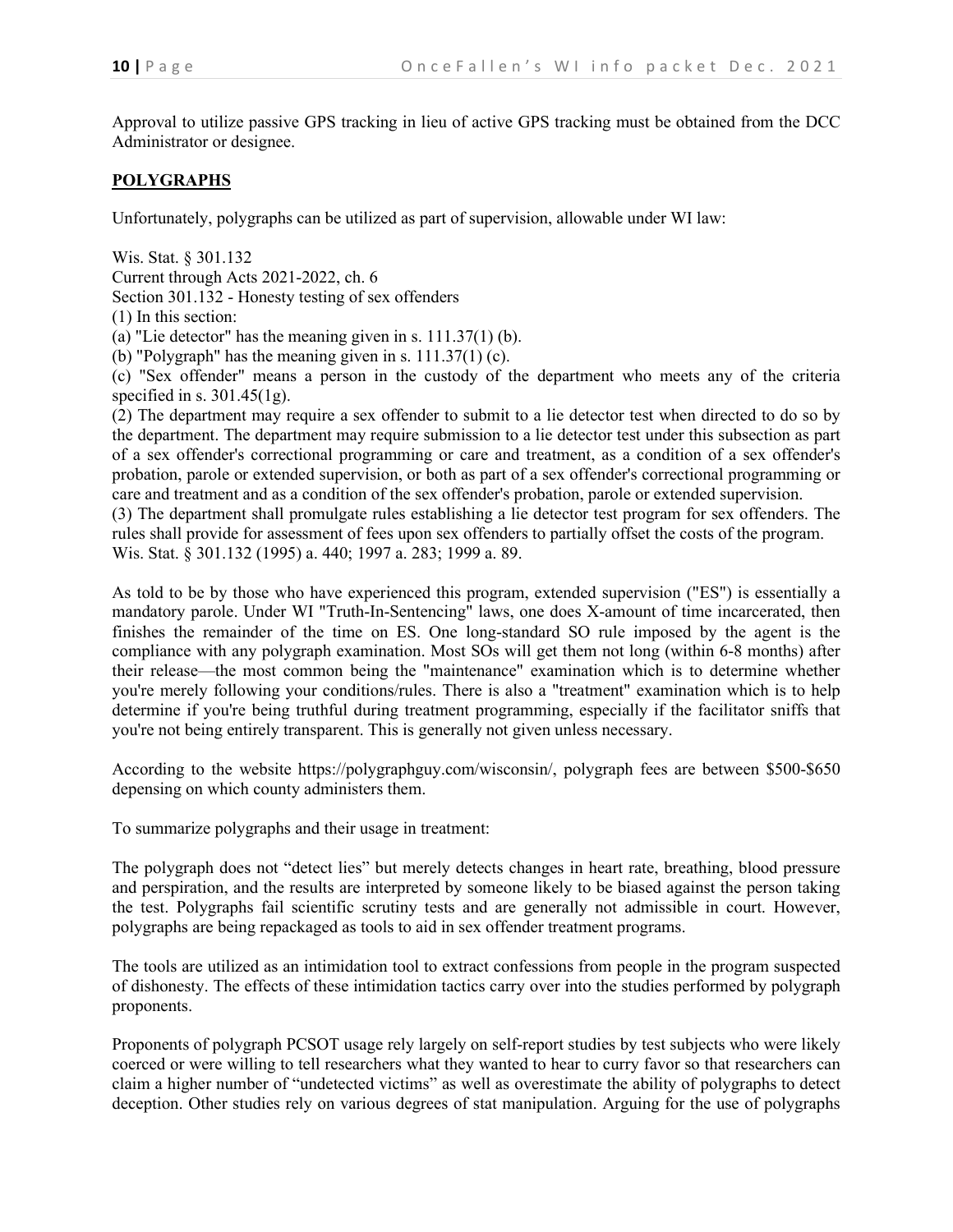requires proponents to downplay the fact the test is beatable. The PCSOT relies on the belief that the polygraph is a magic device, so proponents have a vested interest in keeping the mystique of the polygraph alive. All of these myths must be propagated for the polygraph to even be remotely useful.

In reality, polygraphs lack a universal standard, have a lack of evidence showing physiological changes are solely the result of lying and not the result of other physical or mental issues; suffers from contamination bias (due to the myths about people convicted of sexual offenses); suffers from difficulty in designing an adequate test to accurately measure effectiveness; are based on proponent studies that are methodologically flawed, lack peer review, and/or is outright lying; and can be defeated with a number of tests or simply with repeated use.

The majority of legal decisions come to a consensus viewpoint. Despite the majority of studies on polygraph use suggest the polygraphs are not effective tools in sex offender treatment, courts have generally allowed states to use the polygraph as a "treatment" tool. While you generally lack the ability to refuse to take the entire polygraph test, you SHOULD have the right to plead the 5th WHEN that particular question that may lead to future criminal charges. There should be agreements written out in treatment programs and/or polygraphs that specifically state whether or not the results can be used against you in a court of law.

Following Fifth Amendment jurisprudence on the issue, a Wisconsin Supreme Court majority (6-1) in State v. Spaeth, 2012 WI 95 (July 13, 2012), ruled that Spaeth's compelled, incriminating, testimonial statements could not be used as evidence against him for criminal acts. As a general rule, you can't refuse to take the polygraph but you can refuse to answer questions ONLY IF those questions can lead to criminal charges. And since the WI Sup Ct ruled these statements can't be used in a subsequent criminal trial stemming from actions revealed during an examination, then chances are you won't be allowed to refuse to answer potentially embarrassing or incriminating questions.

"Spaeth's statement to officers is subject to derivative use immunity and may not be used in any subsequent criminal trial," wrote Justice David Prosser for the majority, which reversed the convictions because the statements should have been suppressed. The majority explained that the Fifth Amendment to the U.S. Constitution – and Art. I, Section 8 of the Wisconsin Constitution – protect individuals from selfincrimination. In general, a person must first assert the Fifth Amendment privilege to be protected by it. Thus, police must give persons in custody notice of their Miranda rights, and admissions that occur after Miranda rights are waived are generally admissible. But an exception applies when a person is compelled to testify, as Spaeth was compelled through a lie detector test.

In Kastigar v. United States, 406 U.S. 441, the U.S. Supreme Court acknowledged that the government can compel testimony but must grant a corresponding right of immunity.

The Wisconsin Supreme Court explained that the Department of Corrections has the authority to compel sex offenders to take lie detector tests. But incriminating statements can only be used "for purposes relating to correctional programming, care, and treatment of the offender." "This limitation on use of the compelled statements is constitutionally required," wrote Justice Prosser, noting that immunity must be extended to compelled statements under Kastigar, as explained in State v. Evans, 77 Wis. 2d 225, 252 N.W.2d 664 (1977). "We see this case as one involving compelled, incriminating, testimonial evidence," Justice Prosser wrote. "As a result, Spaeth's statement to police may not be used in any criminal proceeding because the statement was not derived from a source wholly independent from the compelled testimony. It was derived from compelled testimonial evidence."

The majority rejected the state's argument that Spaeth's statements to police were "sufficiently attenuated" from the admissions to his probation agent, thus making them admissible. "The attenuation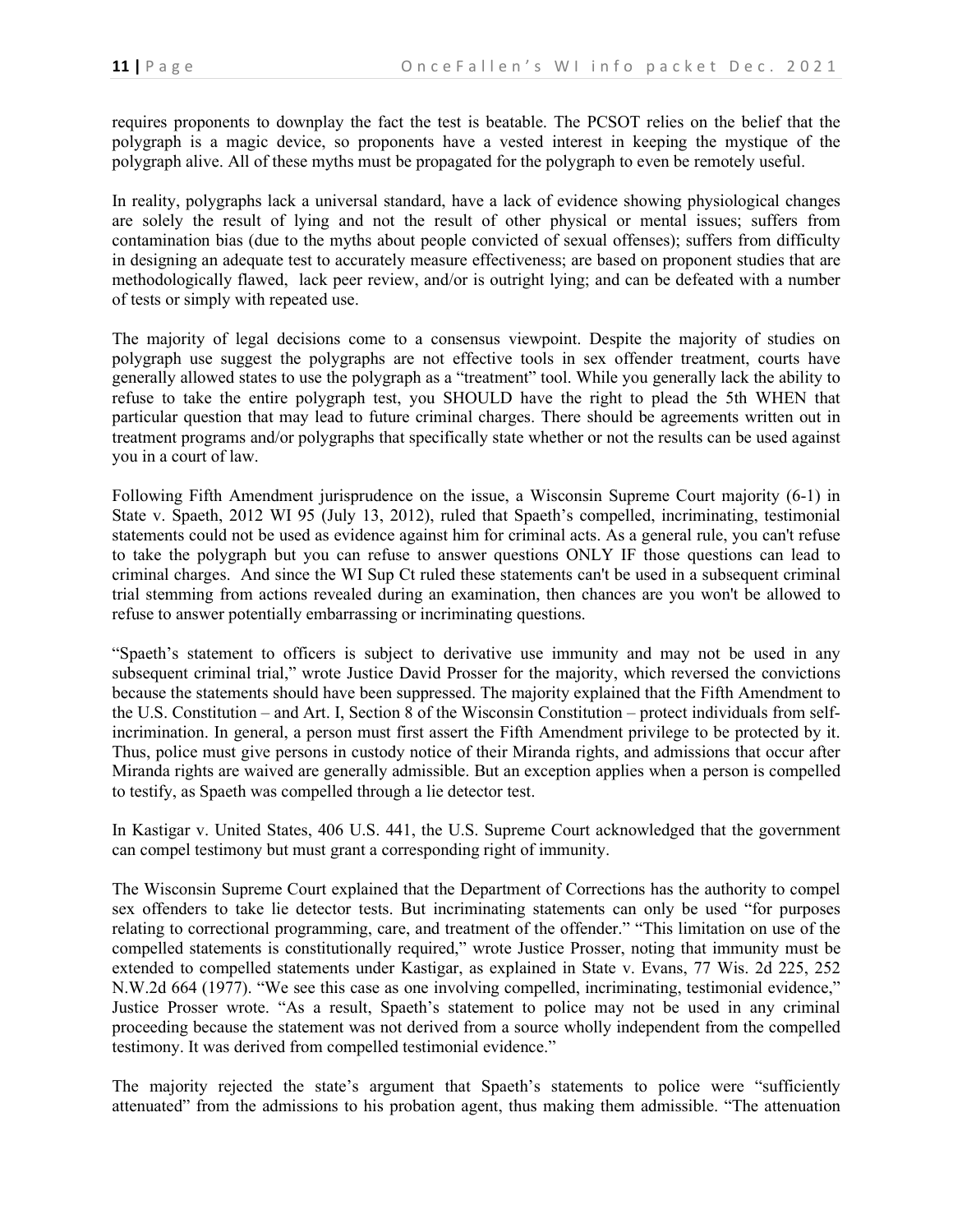doctrine – as normally understood to include such factors as the passage of time between improper police conduct and, say, a confession – is simply inapplicable when police are following up compelled, incriminating, testimonial statements," Justice Prosser wrote. The decision does not prevent law enforcement from investigating "legitimate independent sources" not derived from a compelled statement to pursue criminal prosecution, the majority explained. Compelled statements can also be used to revoke probation or parole, it noted.

Just opinion here, but I believe polygraph examiners spread rumors on how to "beat" polygraphs so they can catch you using them, since many who employ these techniques "must be hiding something." So using many techniques just make you LOOK guilty. Other times, they just claim you failed to see if you'll admit to something you shouldn't be doing. They know polys are bullshit, but like magicians they depend on you to be wowed by the mystique of what they're doing. It is smoke and mirrors, nothing more.

#### **CHAPTER 980 (CIVIL COMMITMENT) CASES**

By attorneys Richard L. Jones, Charles L. Glynn, and Robert Peterson, assistant state public defenders (Note: I am unsure exactly when this was written but it is pretty comprehensive so I copied it verbatim here.)

#### **Introduction**

On May 26, 1994, the Wisconsin State Legislature enacted Chapter 980 of the Wisconsin Criminal Code, entitled "Sexually Violent Person Commitments. This statute, which has been labeled the "sexual predator law," permits the State to classify persons as sexually violent and commit them indefinitely to a civil treatment facility after they have served their criminal sentences. Chapter 980 creates a civil commitment procedure for sex offenders who meet specific criteria for dangerousness as sexually violent persons. Civil commitments for sex offenders is not a new concept. Many states, including Wisconsin, at one time committed sex offenders under "sexual psychopath statutes." However, these commitments were in lieu of incarceration, and many states have since repealed such laws.

But Chapter 980 creates a unique process that does not always appear to be the best mechanism for identifying and treating sexually violent persons. For example, when Chapter 980 passed as legislation, the primary attacks on the statute were centered around whether it violated double jeopardy, ex post facto, and substantive due process laws. Its primary structure presented an unfair scenario to those referred for civil commitment, as they were convicted of sexually violent or sexually motivated offenses, sentenced to prison, required to serve their entire confinement sentence and within 90 days of completing that sentence referred for civil commitment for an undetermined period of time up to the remainder of their lives. Criminal defendants challenged the statute alleging that it violated double jeopardy, ex post facto, and substantive due process laws.

The Wisconsin Supreme Court addressed the **double jeopardy and ex post facto challenges** in State v. Carpenter, 197 Wis. 2d 252, 541 N.W.2d 105 (1995), where the Court ruled that the Chapter 980 civil commitment procedure is primarily intended to provide treatment and protect the public, not to punish the offender and that as such the chapter does not provide "punishment" in violation of the constitutional prohibitions against double jeopardy or ex post facto laws. The Court addressed the **substantive due process challenges** in State v. Post, 197 Wis. 2d 279, 541 N.W.2d 115 (1995) ruling that the state's compelling interest in protecting the public justifies the differential treatment of the sexually violent persons subject to the chapter. The Post Court first pronounced that freedom from physical restraint is a liberty interest protected by the Due Process Clause, which requires a strict scrutiny analysis. The court then ruled that the State has a compelling interest in both protecting the community from the "dangerously mentally disordered" and in providing care and treatment to those with mental disorders.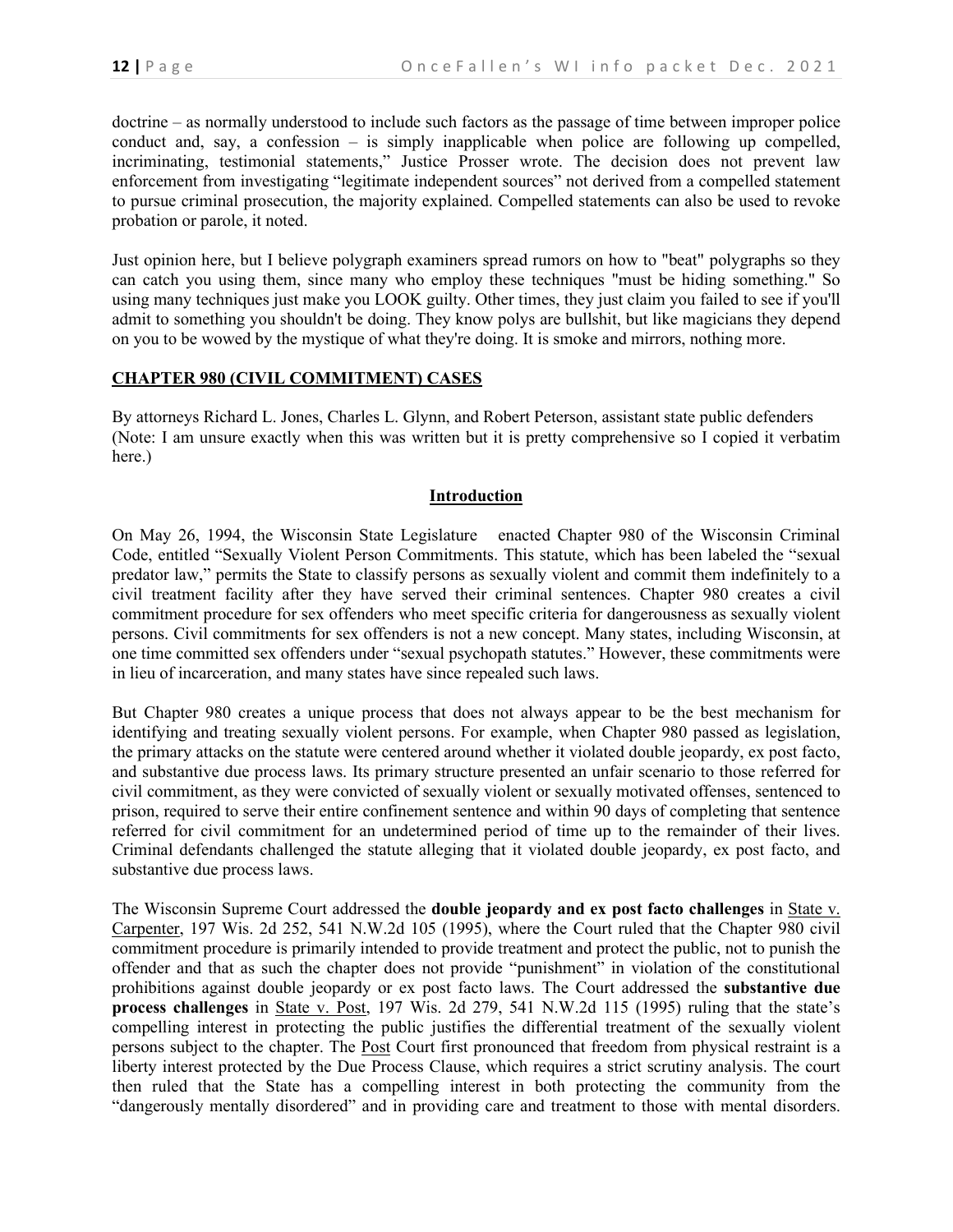These "dual interests" have been recognized by the United States Supreme Court as legitimate; the compelling interest to protect the community under the state's police powers and the interest in providing care and treatment to those with mental disorders under the state's *parens patriae* powers. Despite the substantive due process, double jeopardy and ex post facto concerns, Wisconsin's sexual predator law appears to be a very effective method for reducing sexually violent crimes, especially for those engaged in behavioral and cognitive therapy.

### **Summary of the Civil Commitment Procedure Under Chapter 980**

The Wisconsin Supreme Court summarized the procedure under Chapter 980, in *In re Commitment of Arends*, 2010 WI 46, 325 Wis. 2d 1, 784 N.W.2d 513, as follows:

If the State wishes to commit a [person as a] sexually violent offender, it must file a petition alleging that the person is a "sexually violent person." At trial, the State has the burden of proving, beyond a reasonable doubt, that the person: (1) has been adjudicated to have committed a sexually violent offense; (2) has a mental disorder that predisposes the person to acts of sexual violence; and (3) is more likely than not to commit another violent sexual offense. See Wis. Stat. §§ 980.01(7), 980.02(2), 980.05(3)(a). If the trier of fact so finds, the court must commit the person to the custody of the Department, which in turn must place the person into institutional care until the person is no longer a sexually violent person. Wis. Stat. § 980.06.

A committed person must be re-examined by a mental health professional "at least once each 12 months," at which time the person has the right to also be examined by an independent examiner. Wis. Stat. § 980.07(1). A committed person wishing to secure his or her release has two options. The person may file a petition for supervised release, which he or she may do no more frequently than every 12 months. Wis. Stat. § 980.08. Alternatively, a committed person may file a petition for discharge, which he or she may do at any time. Wis. Stat. § 980.09(1).

#### **Initiation of 980 Proceedings**

Department of Corrections (DOC) inmates approaching release from prison sentences being served for a 980-qualifying offense (after Act 434 this is virtually every sex-related felony) are referred to the End of Confinement Review Board (ECRB). The ECRB reviews these particular offenders to determine if they might meet the criteria for commitment as a sexually violent person. If the ECRB determines that an offender might meet the criteria for commitment as a sexually violent person, they are referred for further evaluation and action. The ERCB actually recommends 980 action on approximately one-third of those reviewed (approximately 180).

Those persons considered for further evaluation and action are referred to the DOC Evaluation Team (a group of DOC staff psychologists), which evaluate offenders to determine if they should be recommended for commitment as sexually violent persons. A DOC Staff Psychologist is assigned to evaluate each offender referred to the Team and must generate a Special Purpose Evaluation (SPE) Report which recommends immediate discharge or commitment as a sexually violent person. If the evaluated offender does not meet the criteria for commitment as a sexually violent person, he is released according to the terms of his original sentence. If the offender meets the criteria for commitment, either the Attorney General or the District Attorney in the county of residence, county of confinement, or county of conviction for a sexually violent offense then files a 980 petition. Commitment is recommended for approximately 45 of those referred. A petition filed under section 980.02 shall state with particularity essential facts to establish probable cause to believe the person is a sexually violent person. The petition shall state the grounds on which the offense or act is alleged to be sexually motivated. If the petition filed meets the statutory requirements, a probable cause hearing must be held.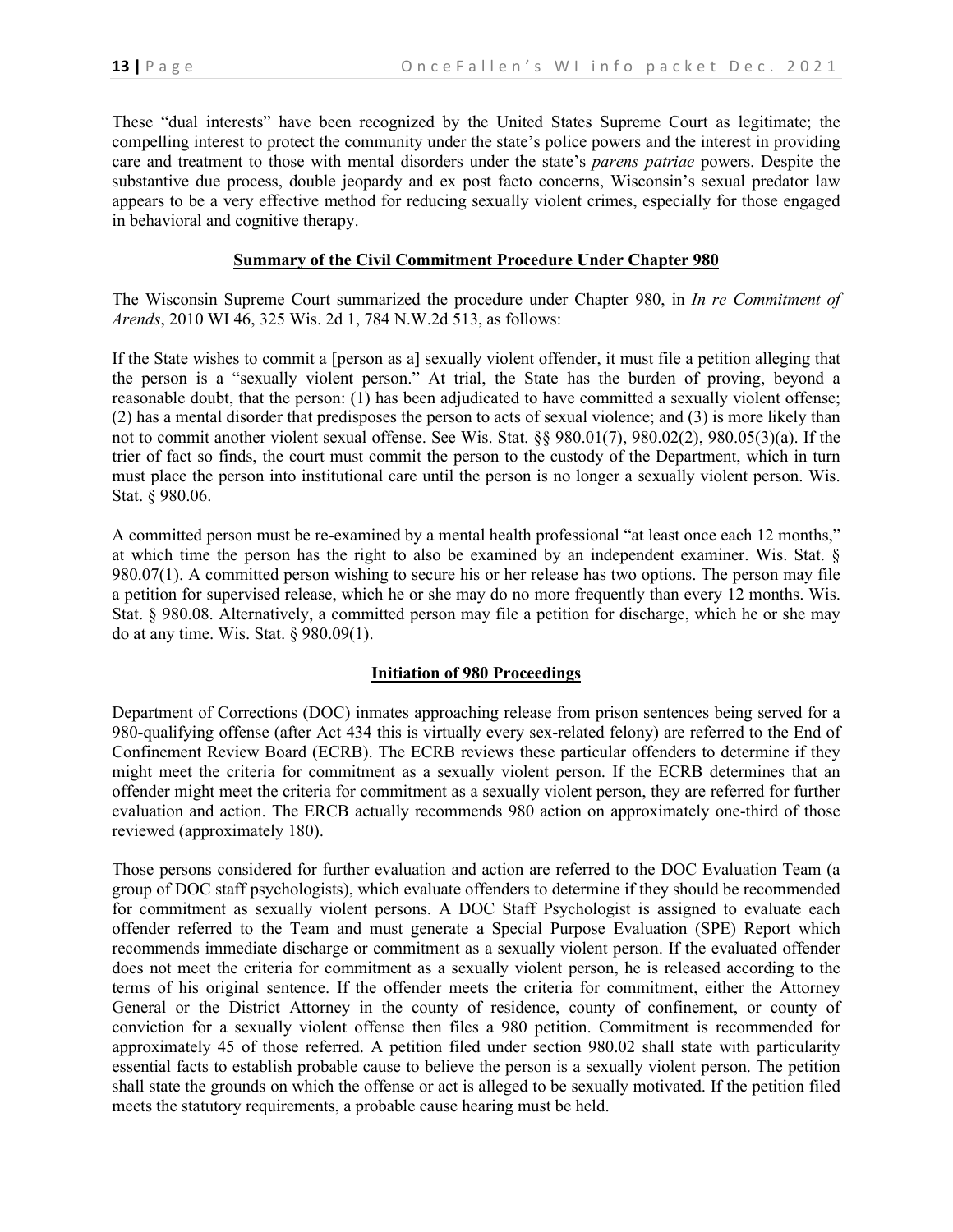### **Probable Cause Hearing**

Whenever a petition is filed under [s. 980.02,](https://a.next.westlaw.com/Link/Document/FullText?findType=L&pubNum=1000260&cite=WIST980.02&originatingDoc=NE64FC31025DD11DDA687FFC1A90436F2&refType=LQ&originationContext=document&transitionType=DocumentItem&contextData=(sc.Category)) the court shall hold a hearing to determine whether there is probable cause to believe that the person named in the petition is a sexually violent person. If the court determines after a hearing that **there is probable cause** to believe that the person named in the petition is a sexually violent person, the court shall order that the person be taken into custody if he or she is not in custody and shall order the person to be transferred within a reasonable time to an appropriate facility specified by the department for an **evaluation** by the department as to **whether the person is a sexually violent person**. If the court determines that probable cause does not exist to believe that the person is a sexually violent person, the court shall dismiss the petition.

A "**sexually violent person**" is a person who has been convicted of a sexually violent offense, has been adjudicated delinquent for a sexually violent offense, or has been found not guilty of or not responsible for a sexually violent offense by reason of insanity or mental disease, defect, or illness, and who is dangerous to others because he or she currently has a mental disorder that makes it more likely than not that the person will engage in future acts of sexual violence. "

The person subject to a 980 petition has certain rights, including the right to counsel, remain silent, present and cross-examine witnesses, have hearings recorded by a court reporter, a jury trial, to have certain materials disclosed as discovery (980.036), and to have an examiner appointed at county expense to determine if they person is indeed a sexually violent person.

### **Original Commitment Trial**

Once probable cause is found, and if the person subject to the 980 petition denies the facts alleged in the petition, **the court** shall, upon the person's request, appoint a qualified and available licensed physician, licensed psychologist, or other mental health professional to perform an examination of the person's mental condition and participate on the person's behalf in a trial or other proceeding under this chapter at which testimony is authorized.

**Upon the order of the circuit court, the county shall pay**, as part of the costs of the action, the costs of the examiner. It is important to note that the **state** may also retain a licensed physician, licensed psychologist, or other mental health professional to examine the mental condition of a person who is the subject of a petition under [s. 980.02](https://a.next.westlaw.com/Link/Document/FullText?findType=L&pubNum=1000260&cite=WIST980.02&originatingDoc=N26B51C202D3D11DB8665B92FCD9CB674&refType=LQ&originationContext=document&transitionType=DocumentItem&contextData=(sc.Category)) or who has been committed under [s. 980.06](https://a.next.westlaw.com/Link/Document/FullText?findType=L&pubNum=1000260&cite=WIST980.06&originatingDoc=N26B51C202D3D11DB8665B92FCD9CB674&refType=LQ&originationContext=document&transitionType=DocumentItem&contextData=(sc.Category)) and to testify at trial or at any other proceeding under this chapter at which testimony is authorized.

The examination, evaluation and reports prepared by the experts form the foundation for the state's assertion that the person is a sexually violent person and the respondent's defense and argument that they are not. The matter then proceeds to trial, which may be either a court or jury trial. Any party may request that the matter be tried before a jury of 12 persons as opposed to the court.

At a trial on a petition under Chapter 980, the petitioner (state) has the burden of proving beyond a reasonable doubt that the person who is the subject of the petition is a sexually violent person.

That standard requires them to prove the following three (3) elements: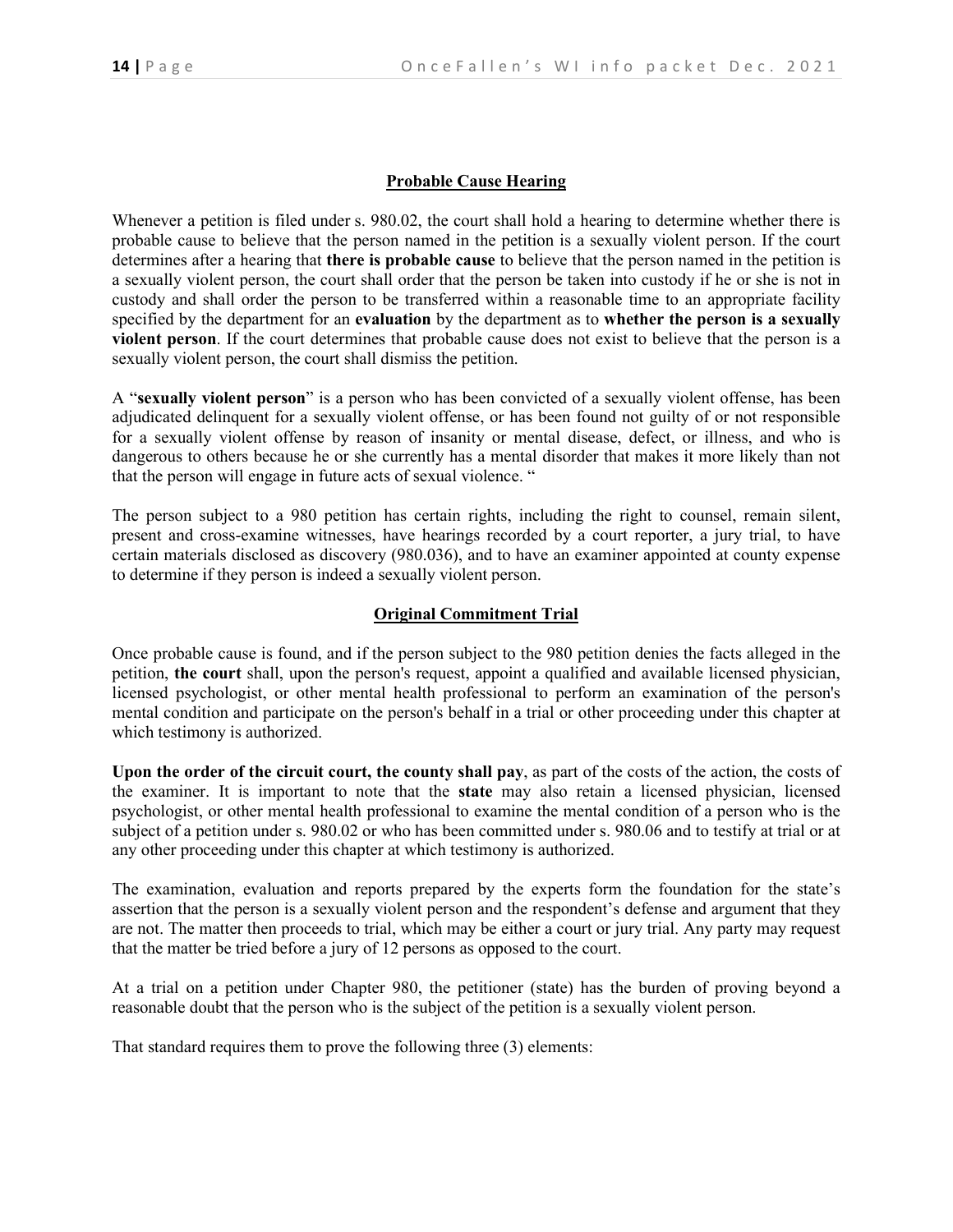- 1. **The Person Has Been Convicted of a Sexually Violent Offense**. The person has been convicted of, found delinquent for, or found not guilty by reason of a mental disease or defect of a sexually violent offense, or sexually motivated offense.
- 2. **The Person Currently has a Mental Disorder**. "Mental disorder" is defined in 980.01(2) as a congenital or acquired condition affecting the emotional or volitional capacity that predisposes a person to engage in acts of sexual violence. "Mental Disorder" is defined in WI Jury Instruction 2502 as a condition affecting the emotional or volitional capacity that predisposes a person to engage in acts of sexual violence and causes serious difficulty in controlling behavior. Only those mental disorders that predispose a person to engage in acts of sexual violence and cause serious difficulty in controlling behavior are sufficient for purposes of commitment as a sexually violent person.
- 3. **The Person is Dangerous to Others Because He/She Has a Mental Disorder Which Makes It More Likely Than Not That He/She Will Engage in One or More Future Acts of Sexual Violence**. The person's mental disorder makes it likely that he or she will engage in acts of sexual violence. The person is more likely than not to commit such acts of sexual violence. "Acts of sexual violence" means conduct that constitutes the commission of a sexually violent offense. [980.01(1b)]. "Likely" means more likely than not. [980.01(1m)]. "More likely than not" as used in sub. (1m) is not an obscure or specialized term of art, but a commonly-used expression. State v. Smalley, 2007 WI App 219, 305 Wis. 2d 709, 741 N.W.2d 286 (2007). "Acts of sexual violence" means acts which would constitute "sexually violent offenses." [980.01(7)]. State v. Smalley, 2007 WI App 219, 305 Wis. 2d 709, 741 N.W.2d 286 (2007).

If the court or jury determines that the person who is the subject of a petition under [s. 980.02](https://a.next.westlaw.com/Link/Document/FullText?findType=L&pubNum=1000260&cite=WIST980.02&originatingDoc=NB2B9A39077D911DAA16E8D4AC7636430&refType=LQ&originationContext=document&transitionType=DocumentItem&contextData=(sc.Category)) is a sexually violent person, the court shall enter a judgment on that finding and shall commit the person as provided under [s. 980.06.](https://a.next.westlaw.com/Link/Document/FullText?findType=L&pubNum=1000260&cite=WIST980.06&originatingDoc=NB2B9A39077D911DAA16E8D4AC7636430&refType=LQ&originationContext=document&transitionType=DocumentItem&contextData=(sc.Category)) If the court or jury is not satisfied beyond a reasonable doubt that the person is a sexually violent person, the court shall dismiss the petition and direct that the person be released unless he or she is under some other lawful restriction.

### **Commitment**

Section 980.06 provides that if a court or jury determines that the person who is the subject of a petition under [s. 980.02](https://a.next.westlaw.com/Link/Document/FullText?findType=L&pubNum=1000260&cite=WIST980.02&originatingDoc=NB3D85A0077D911DAA16E8D4AC7636430&refType=LQ&originationContext=document&transitionType=DocumentItem&contextData=(sc.Category)) is a sexually violent person, the court shall order the person to be committed to the custody of the department for control, care and treatment until such time as the person is no longer a sexually violent person. A commitment order under this section shall specify that the person be placed in institutional care.

#### **Periodic Reexaminations and Annual Reviews**

Once a person has been committed under 980.02, that person is entitled to annual reviews to determine if they have made sufficient progress in treatment to be considered for either discharge from that commitment or release from the institution on supervised release. The first step in this process is the periodic reexamination and preparation of the annual treatment progress report.

980.07 provides that if a person is committed under [s. 980.06](https://a.next.westlaw.com/Link/Document/FullText?findType=L&pubNum=1000260&cite=WIST980.06&originatingDoc=NF59C4D00675111E388FBED37B2FA9E25&refType=LQ&originationContext=document&transitionType=DocumentItem&contextData=(sc.Category)) and has not been discharged under [s.](https://a.next.westlaw.com/Link/Document/FullText?findType=L&pubNum=1000260&cite=WIST980.09&originatingDoc=NF59C4D00675111E388FBED37B2FA9E25&refType=SP&originationContext=document&transitionType=DocumentItem&contextData=(sc.Category)#co_pp_0bd500007a412)  [980.09\(4\),](https://a.next.westlaw.com/Link/Document/FullText?findType=L&pubNum=1000260&cite=WIST980.09&originatingDoc=NF59C4D00675111E388FBED37B2FA9E25&refType=SP&originationContext=document&transitionType=DocumentItem&contextData=(sc.Category)#co_pp_0bd500007a412) the department shall appoint an examiner to conduct a reexamination of the person's mental condition within 12 months after the date of the initial commitment order under [s. 980.06](https://a.next.westlaw.com/Link/Document/FullText?findType=L&pubNum=1000260&cite=WIST980.06&originatingDoc=NF59C4D00675111E388FBED37B2FA9E25&refType=LQ&originationContext=document&transitionType=DocumentItem&contextData=(sc.Category)) and again thereafter at least once each 12 months to determine whether the person has made sufficient progress for the court to consider whether the person should be placed on supervised release or discharged. The examiner shall apply the criteria under s.  $980.08(4)(cg)$  when considering if the person should be placed on supervised release and shall apply the criteria under [s. 980.09\(3\)](https://a.next.westlaw.com/Link/Document/FullText?findType=L&pubNum=1000260&cite=WIST980.09&originatingDoc=NF59C4D00675111E388FBED37B2FA9E25&refType=SP&originationContext=document&transitionType=DocumentItem&contextData=(sc.Category)#co_pp_d08f0000f5f67) when considering if the person should be discharged. At the time of a reexamination under this section, the court shall appoint an examiner as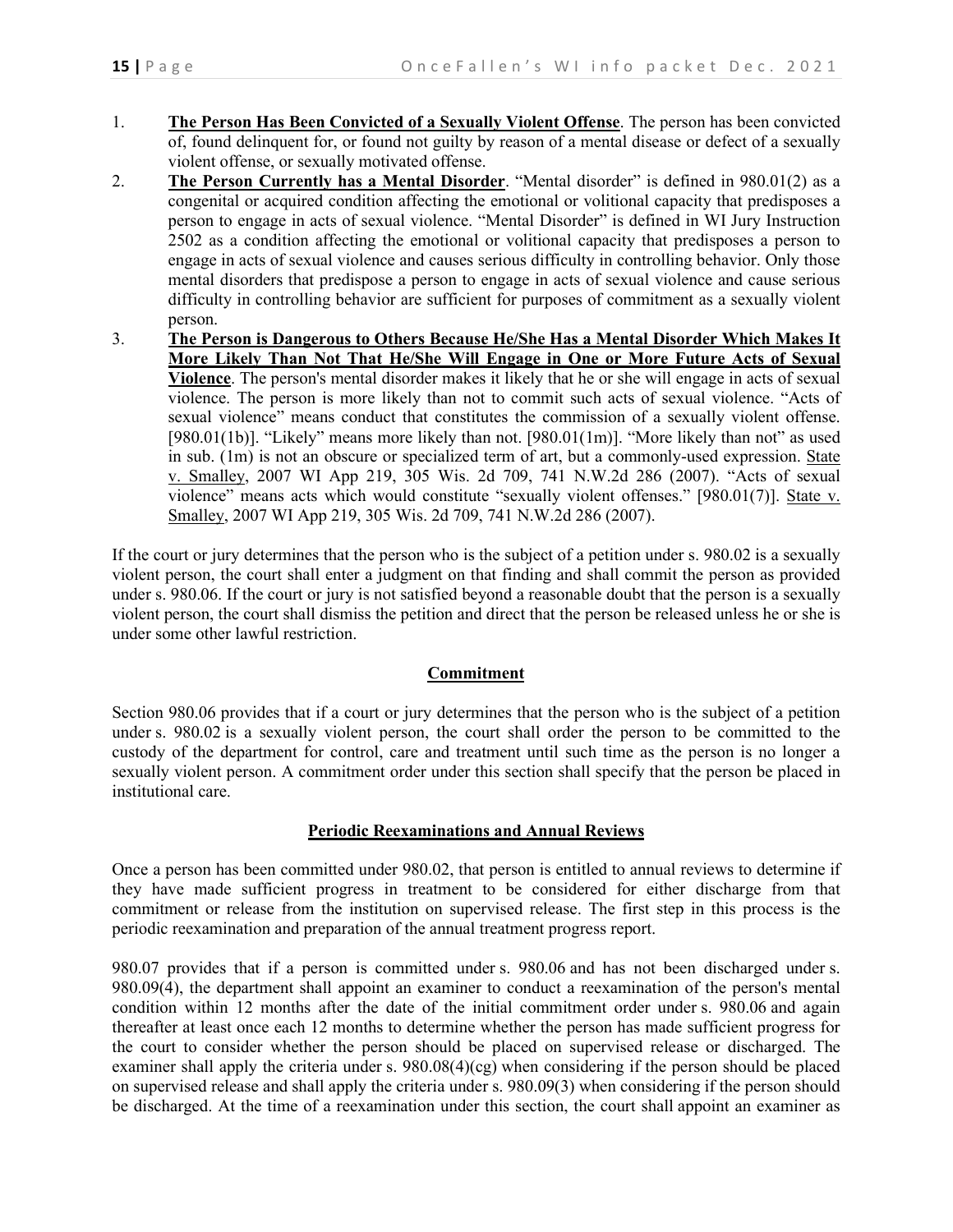provided under [s. 980.031\(3\)](https://a.next.westlaw.com/Link/Document/FullText?findType=L&pubNum=1000260&cite=WIST980.031&originatingDoc=NF59C4D00675111E388FBED37B2FA9E25&refType=SP&originationContext=document&transitionType=DocumentItem&contextData=(sc.Category)#co_pp_d08f0000f5f67) upon request of the committed person or the person may retain an examiner. The county shall pay the costs of an examiner appointed by the court as provided under [s. 51.20\(18\)\(a\).](https://a.next.westlaw.com/Link/Document/FullText?findType=L&pubNum=1000260&cite=WIST51.20&originatingDoc=NF59C4D00675111E388FBED37B2FA9E25&refType=SP&originationContext=document&transitionType=DocumentItem&contextData=(sc.Category)#co_pp_6bb800003fc76)

At any reexamination, the treating professional shall prepare a treatment progress report. The treatment progress report shall consider all of the following: (1) The specific factors associated with the person's risk for committing another sexually violent offense; (2) Whether the person is making significant progress in treatment or has refused treatment; (3) The ongoing treatment needs of the person, and (4) Any specialized needs or conditions associated with the person that must be considered in future treatment planning. The department shall submit an annual report comprised of the reexamination report and the treatment progress report to the court that committed the person under [s. 980.06,](https://a.next.westlaw.com/Link/Document/FullText?findType=L&pubNum=1000260&cite=WIST980.06&originatingDoc=NF59C4D00675111E388FBED37B2FA9E25&refType=LQ&originationContext=document&transitionType=DocumentItem&contextData=(sc.Category)) the person committed under [s. 980.06,](https://a.next.westlaw.com/Link/Document/FullText?findType=L&pubNum=1000260&cite=WIST980.06&originatingDoc=NF59C4D00675111E388FBED37B2FA9E25&refType=LQ&originationContext=document&transitionType=DocumentItem&contextData=(sc.Category)) the department of justice, and the district attorney, and a copy of the annual report shall be placed in the person's treatment records.

# **Petitions for Discharge and Supervised Release**

If the annual review and treatment progress report favor and/or recommend discharge, supervised release, or both, the committed person will file either a Petition for Discharge or a Petition for Supervised Release. Either way, the committed person will seek the appointment of an examiner to prepare a report that they hope will recommend discharge, supervised release, or both.

The right to petition for discharge or supervised release is "among the protections that the Supreme Court has considered significant in concluding that [Chapter 980] does not violate the equal protection clause or the right to due process." *State v. Combs,* 2006 WI App 137 ¶28, 295 Wis. 2d 457, 720 N.W.2d 684 (citing *State v. Post*, 197 Wis. 2d 279, 307 n. 14, 313-16, 325-327, 541 N.W.2d 115 (1995). As noted by the United States and Wisconsin Supreme Courts, "[c]ivil commitment for any purpose constitutes a significant deprivation of liberty that requires due process protection." *State v. Post*, 197 Wis. 2d 279, 302, 541 N.W.2d 115, 122 (1995). Since its enactment, chapter 980 has been construed as offering "ample and fair opportunity for review and petition for release." Id.

The right to periodic reexaminations and the ability to petition for discharge and/or supervised release are among the protections that the Wisconsin Supreme Court has considered significant in concluding that chapter 980 does not violate the equal protection clause or the right to due process. *In re the Commitment of Combs,* 2006 WI App 137 ¶28, 298 Wis. 2d 457, 476, 720 N.W.2d 684, 693 (2006) (citing *State v. Post*, 197 Wis. 2d 279, 307 n. 14, 313-16, 325-327, 541 N.W.2d 115 (1995)). Although the state is not required to provide unlimited opportunities for review, it must allow for review when adequate cause is shown. See *State v. Post*, 197 Wis. 2d 279, 327, 541 N.W.2d 115 (1995). Thus, whenever the committed person has reason to believe that he/she no longer meets the criteria for commitment as a sexually violent person, they may petition the court for discharge.

# **The Discharge Process**

The discharge process is outlined in Wis. Stat. §980.09. The court, pursuant to §980.02 and §980.09(2), is required to conduct a two-step review process to determine whether the committed person is entitled to a trial. Wis. Stat. §980.09(1) provides that "a committed person may petition the committing court for discharge at any time. **The court shall deny the petition under this section without a hearing unless the petition alleges facts from which the court or jury would likely conclude the person's condition has changed** since the most recent order denying a petition for discharge after a hearing on the merits, or since the date of his or her initial commitment order if the person has never received a hearing on the merits of a discharge petition, so that the person no longer meets the criteria for commitment as a sexually violent person." Wis. Stat. §980.09(2) provides that "…if the court determines that the record does not contain facts from which a court or jury would likely conclude that the person no longer meets the criteria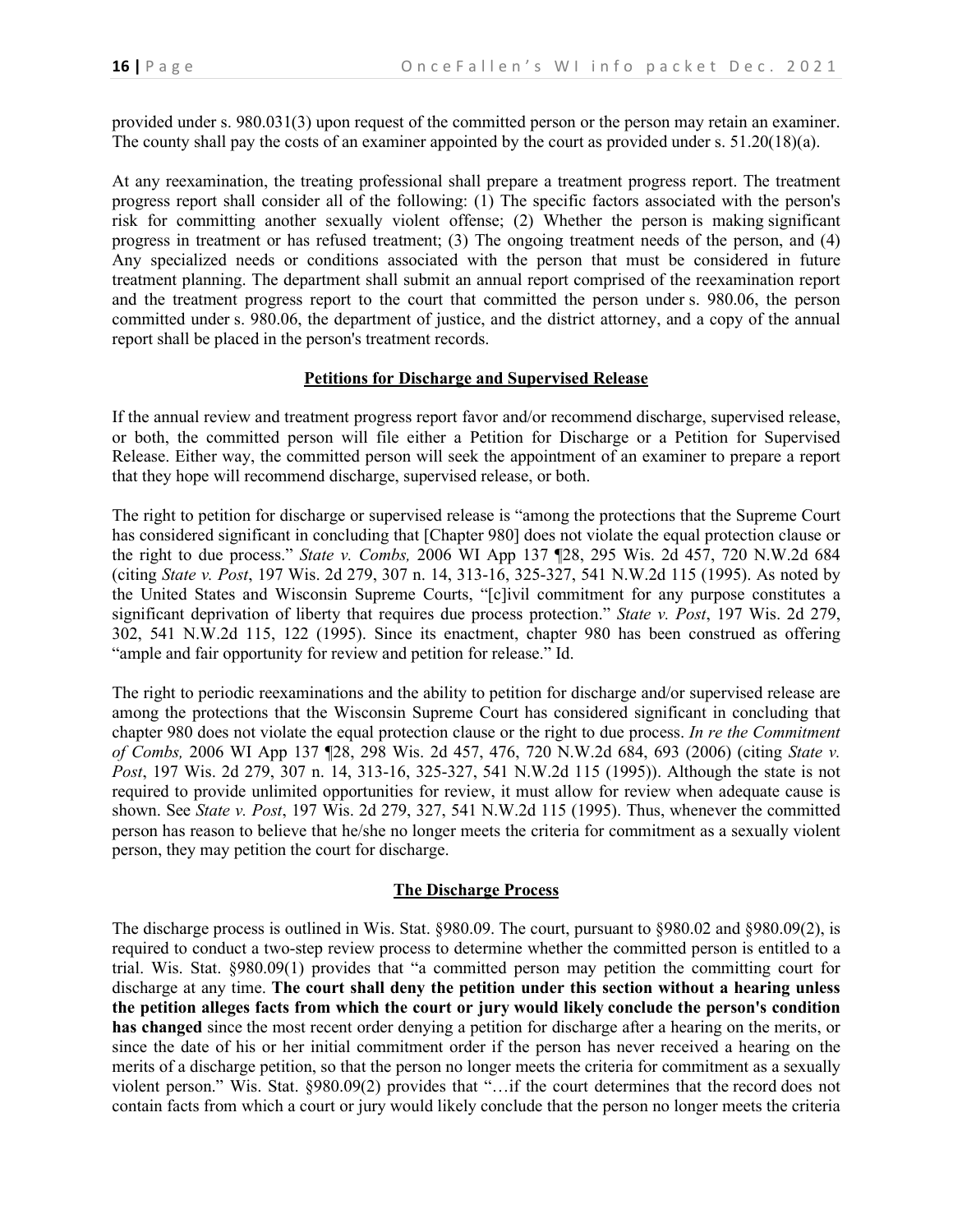for commitment, the court shall deny the petition [but] **if the court determines that the record contains facts from which a court or jury would likely conclude the person no longer meets the criteria for commitment, the court shall set the matter for trial**."

The Wisconsin Supreme Court clarified the discharge procedure outlined in Wis. Stat. §980.09(1) and (2) in *In re Commitment of Arends*, 2010 WI 46, 325 Wis. 2d 1, 784 N.W.2d 513. According to the court in *Arends*, **the first step**, pursuant to §980.09(1), is a "paper review of the petition and its attachments only." *Arends* at ¶25. The court noted that "[t]he clear purpose of such a review is to weed out meritless and unsupported petitions." *Id*. The court explains "[t]his standard is similar to that used in civil cases to decide a motion to dismiss for failure to state a claim upon which relief can be granted under Wis. Stat. §802.06(2)(a)(6) (2005-2006)." *Id*. **The second step** is a more expansive review that takes into account the total record to "determine whether the documents and arguments before the court contain 'facts from which the court or jury may conclude that the person does not meet the criteria for commitment.'" *Arends* at ¶37. One of the primary purposes of the review process is to weed out meritless petitions and/or petitions that seek to simply litigate what has previously been litigated. See *State v. Arends*, 2010 WI 46, 325 Wis. 2d 1, 22, 784 N.W.2d 515.

#### **The Legal Standard for Discharge/Supervised Release**

To remain committed as a sexually violent person, the person must be "dangerous to others because the person's mental disorder makes it likely that he or she will engage in acts of sexual violence." Wis. Stat.  $\S 980.02(2)$ (c). In chapter 980, "mental disorder" is defined in  $\S 980.01(2)$  as "a congenital or acquired condition affecting the emotional or volitional capacity that predisposes a person to engage in acts of sexual violence."

"Likely," in this context, is defined in §980.01(1m), Wis. Stats., as "more likely than not." See also *State v. Smalley*, 2007 WI App 219, 305 Wis. 2d 709, 741 N.W.2d 709, 741 N.W.2d 286 which articulates that the term "'more likely than not' is not an obscure or specialized term of art, but a commonly-used expression." The *Smalley* court went on to clarify that "it is hard to think of a clearer definition of the term than the term itself; although perhaps its expression to 'more likely to happen than not to happen' is more explicit." *Id*.

The requirement of the person petitioning for discharge is to show that they are no longer a sexually violent person. The court in *State v. Combs,* 2006 WI App 137, 295 Wis. 2d 457, 720 N.W.2d 684 (citing *State v. Pocan*, 2003 WI App 233 ¶8, 267 Wis. 2d 953, 671 N.W.2d 860), indicated that, though it is not the only way, progress in treatment is one way to show that a person is no longer a sexually violent person. The *Combs* court further articulated that the determination that a person is no longer sexually violent "may [also] be established by a method professionals use to evaluate whether a person is sexually violent that was not available at the time of the prior examination, as well as by a change in the person himself or herself." *Combs* at ¶25.

#### **Petitions for Supervised Release**

Any person who is committed under [s. 980.06](https://a.next.westlaw.com/Link/Document/FullText?findType=L&pubNum=1000260&cite=WIST980.06&originatingDoc=N812D9E50685B11E3A548FCA675085B3A&refType=LQ&originationContext=document&transitionType=DocumentItem&contextData=(sc.Category)) may petition the committing court to modify its order by authorizing supervised release if at least 12 months have elapsed since the initial commitment order was entered or at least 12 months have elapsed since the most recent release petition was denied, since supervised release was denied under [s. 980.09\(4\),](https://a.next.westlaw.com/Link/Document/FullText?findType=L&pubNum=1000260&cite=WIST980.09&originatingDoc=N812D9E50685B11E3A548FCA675085B3A&refType=SP&originationContext=document&transitionType=DocumentItem&contextData=(sc.Category)#co_pp_0bd500007a412) or since the most recent order for supervised release was revoked. The director of the facility at which the person is placed may file a petition under this subsection on the person's behalf at any time.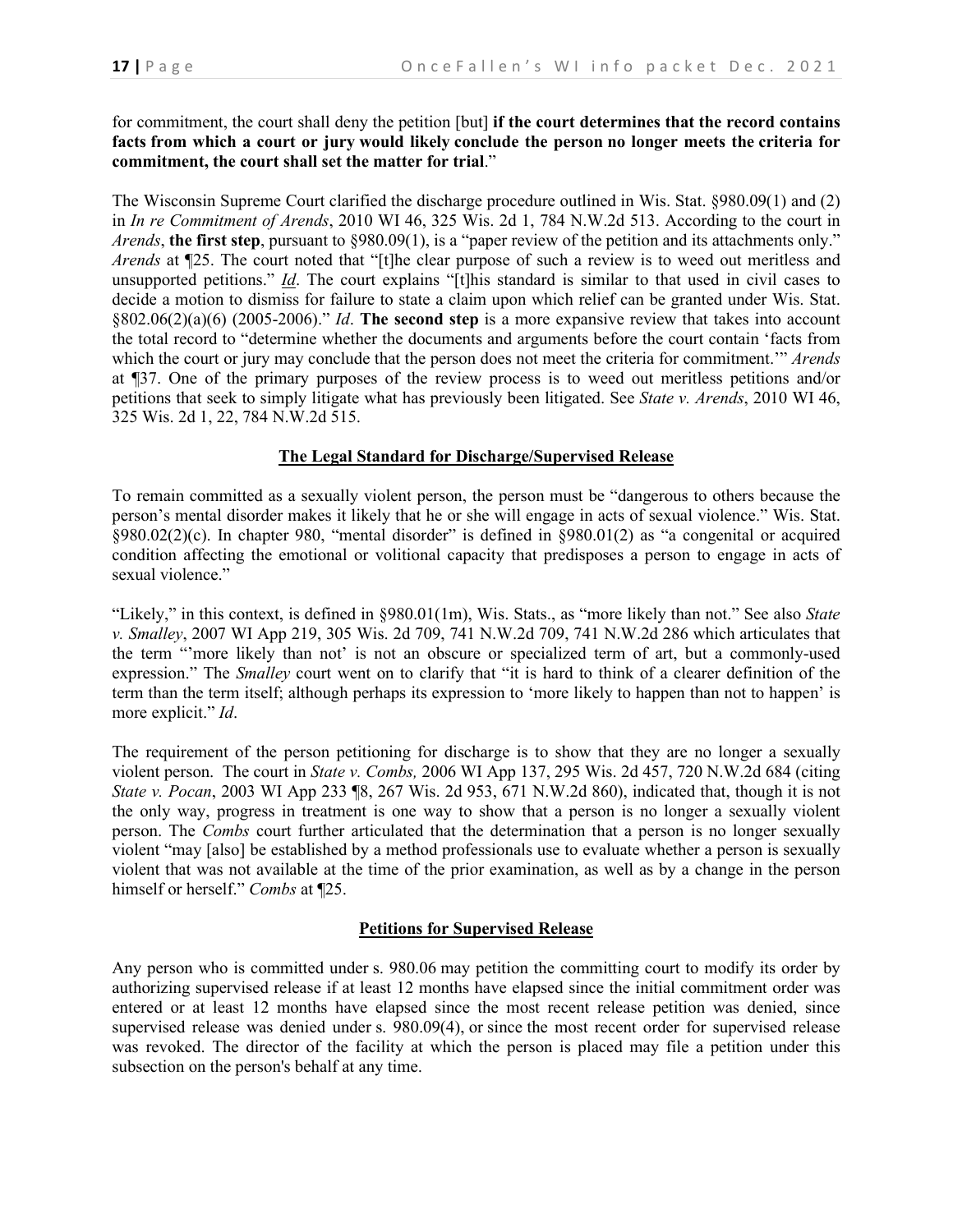The person submitting the petition may use experts or professional persons to support his or her petition. The district attorney or the department of justice may use experts or professional persons to support or oppose any petition.

The court, without a jury, shall hear the petition within 120 days after the report of the court-appointed examiner appointed is filed with the court, unless the court for good cause extends this time limit.

In making a decision, the court may consider, without limitation because of enumeration, the nature and circumstances of the behavior that was the basis of the allegation in the petition, the person's mental history and present mental condition, where the person will live, how the person will support himself or herself, and what arrangements are available to ensure that the person has access to and will participate in necessary treatment, including pharmacological treatment using an antiandrogen or the chemical equivalent of an antiandrogen if the person is a serious child sex offender. A decision on a petition filed by a person who is a serious child sex offender may not be made based on the fact that the person is a proper subject for pharmacological treatment using an antiandrogen or the chemical equivalent of an antiandrogen or on the fact that the person is willing to participate in pharmacological treatment using an antiandrogen or the chemical equivalent of an antiandrogen.

The court may not authorize supervised release unless, based on all of the reports, trial records, and evidence presented, the court finds that all of the following criteria are met:

- 1. The person is making significant progress in treatment and the person's progress can be sustained while on supervised release
- 2. It is substantially probable that the person will not engage in an act of sexual violence while on supervised release.
- 3. Treatment that meets the person's needs and a qualified provider of the treatment are reasonably available.
- 4. The person can be reasonably expected to comply with his or her treatment requirements and with all of his or her conditions or rules of supervised release that are imposed by the court or by the department.
- 5. A reasonable level of resources can provide for the level of residential placement, supervision, and ongoing treatment needs that are required for the safe management of the person while on supervised release.

The person has the burden of proving by clear and convincing evidence that the person meets the criteria outlined above.

If the court finds that all of the criteria are met, the court shall select a county to prepare a report. Unless the court has good cause to select another county, the court shall select the person's county of residence as determined by the department under [s. 980.105.](https://a.next.westlaw.com/Link/Document/FullText?findType=L&pubNum=1000260&cite=WIST980.105&originatingDoc=N812D9E50685B11E3A548FCA675085B3A&refType=LQ&originationContext=document&transitionType=DocumentItem&contextData=(sc.Category))

The court shall order the county department under s. 51.42 in the county of intended placement to prepare a report, either independently or with the department of health services, identifying prospective residential options for community placement.

The court shall review the plan submitted by the department under par. (cm). If the details of the plan adequately meet the treatment needs of the individual and the safety needs of the community, then the court shall approve the plan and determine that supervised release is appropriate. If the details of the plan do not adequately meet the treatment needs of the individual or the safety needs of the community, then the court shall determine that supervised release is not appropriate or direct the preparation of another supervised release plan to be considered by the court under this paragraph.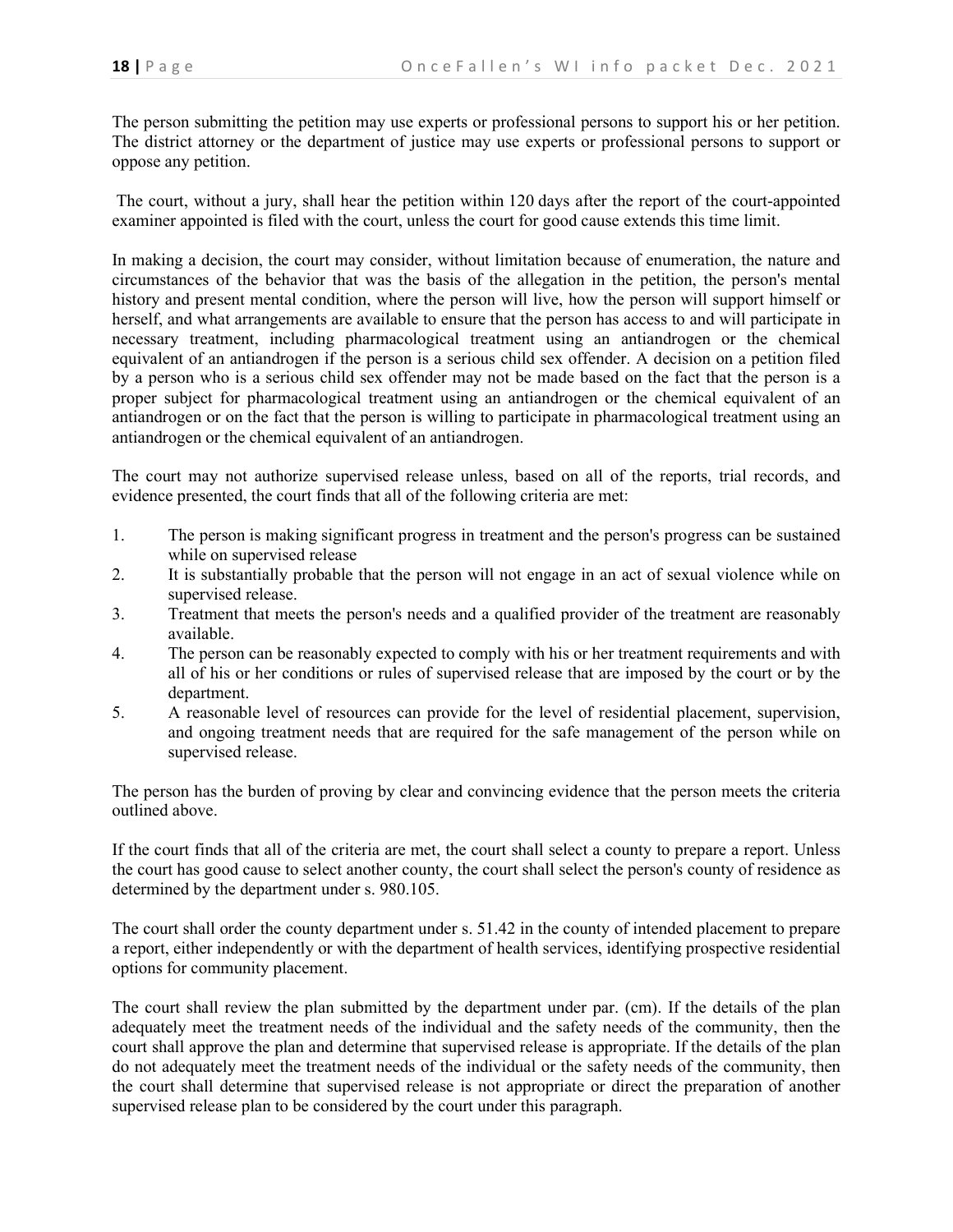An order for supervised release places the person in the custody and control of the department. The department shall arrange for control, care and treatment of the person in the least restrictive manner consistent with the requirements of the person and in accordance with the plan for supervised release approved by the court. A person on supervised release is subject to the conditions set by the court and to the rules of the department.

As a condition of supervised release granted under this chapter, for the first year of supervised release, the court shall restrict the person on supervised release to the person's residence except for outings approved by the department of health services that are under the direct supervision of a department of corrections escort and that are for employment or volunteer purposes, religious purposes, educational purposes, treatment and exercise purposes, supervision purposes, or residence maintenance, or for caring for the person's basic living needs.

If the department believes that a person on supervised release, or awaiting placement on supervised release, has violated, or threatened to violate, any condition or rule of supervised release, the department may petition for revocation of the order granting supervised release as or may detain the person. If the department believes that a person on supervised release, or awaiting placement on supervised release, is a threat to the safety of others, the department shall detain the person and petition for revocation of the order granting supervised release. If the department concludes that the order granting supervised release should be revoked, it shall file with the committing court a statement alleging the violation and or threat of a violation and a petition to revoke the order for supervised release. The court shall hear the petition within 30 days, unless the hearing or time deadline is waived by the detained person. A final decision on the petition to revoke the order for supervised release shall be made within 90 days of the filing. Pending the revocation hearing, the department may detain the person in the county jail or return him or her to institutional care. If the court finds after a hearing, by clear and convincing evidence, that any rule or condition of release has been violated and the court finds that the violation of the rule or condition merits the revocation of the order granting supervised release, the court may revoke the order for supervised release and order that the person be placed in institutional care. The court may consider alternatives to revocation. The person shall remain in institutional care until the person is discharged from the commitment under [s. 980.09](https://a.next.westlaw.com/Link/Document/FullText?findType=L&pubNum=1000260&cite=WIST980.09&originatingDoc=N812D9E50685B11E3A548FCA675085B3A&refType=LQ&originationContext=document&transitionType=DocumentItem&contextData=(sc.Category)) or is placed again on supervised release. If the court finds after a hearing, by clear and convincing evidence, that the safety of others requires that supervised release be revoked the court shall revoke the order for supervised release and order that the person be placed in institutional care. The person shall remain in institutional care until the person is discharged from the commitment under [s.](https://a.next.westlaw.com/Link/Document/FullText?findType=L&pubNum=1000260&cite=WIST980.09&originatingDoc=N812D9E50685B11E3A548FCA675085B3A&refType=LQ&originationContext=document&transitionType=DocumentItem&contextData=(sc.Category))  [980.09](https://a.next.westlaw.com/Link/Document/FullText?findType=L&pubNum=1000260&cite=WIST980.09&originatingDoc=N812D9E50685B11E3A548FCA675085B3A&refType=LQ&originationContext=document&transitionType=DocumentItem&contextData=(sc.Category)) or is placed on supervised release.

### **Petitions for Discharge**

A committed person may petition the committing court for discharge at any time. The court shall deny the petition under this section without a hearing unless the petition alleges facts from which the court or jury would likely conclude the person's condition has changed since the most recent order denying a petition for discharge after a hearing on the merits, or since the date of his or her initial commitment order if the person has never received a hearing on the merits of a discharge petition, so that the person no longer meets the criteria for commitment as a sexually violent person.

If a person files a petition for discharge, the person may use experts or professional persons to support his or her petition. The district attorney or the department of justice may use experts or professional persons to support or oppose any petition.

In reviewing the petition, the court may hold a hearing to determine if the person's condition has sufficiently changed such that a court or jury would likely conclude the person no longer meets the